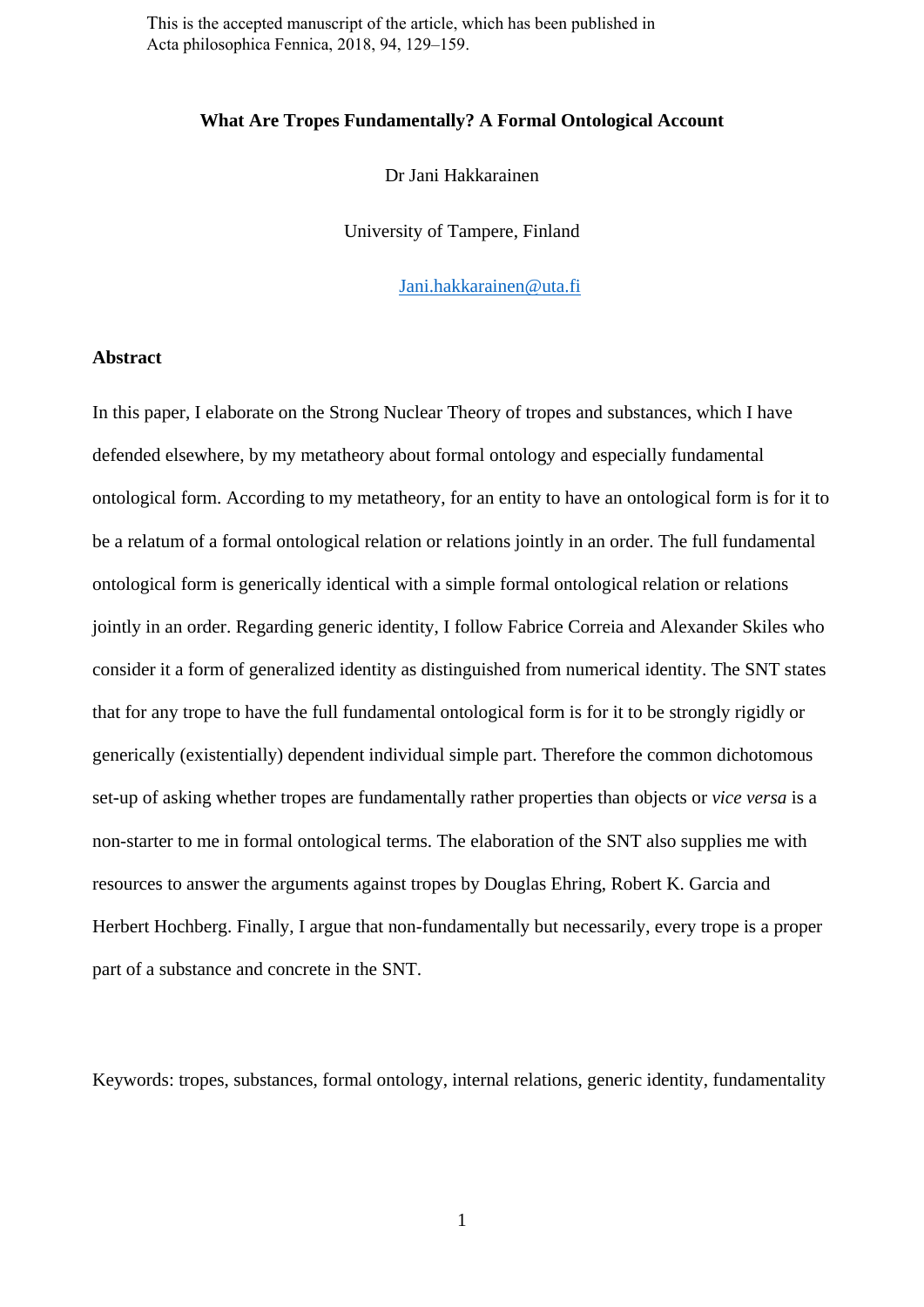# **Introduction**

Consider the rest mass of an electron and the equal rest mass of another electron. According to a metaphysical theory called "trope theory", the rest mass of each electron is an entity numerically distinct from both the two electrons and the other rest mass. The rest masses are not numerically identical; they are tropes. Accordingly, tropes are routinely called "particular properties" or "particularized properties" in the metaphysical literature (e.g. Garcia 2016, 2). Especially introductions to metaphysics discuss tropes as such entities. [1](#page-1-0) This is intimately connected to the dichotomous approach to tropes that they have to be seen as either properties, objects (i.e. bearers of properties) or more similar to either of them (Maurin 2018, sec. 2.1). For example, David M. Armstrong famously calls tropes "junior substances" – hence more akin to objects than properties (1989, 115).

In this paper, I argue that when one considers the basics of trope theory, one gets on the wrong track right from the start with this dichotomous set-up. [2](#page-1-1) The set-up is deeply misleading when one tries to understand what tropes fundamentally are. Here I use "fundamentally" in formal ontological terms that means, to a first approximation, the fundamental *form of existence* of tropes. I shall present the fundamental form of existence of tropes as it is represented by the Strong Nuclear Theory ("SNT", for short) of tropes and substances by Markku Keinänen and me.<sup>[3](#page-1-2)</sup> The SNT states that the full fundamental form of existence of each trope, that is, its full fundamental *ontological form* is to be strongly rigidly or generically dependent (mereologically) simple individual part. Neither propertyhood nor objecthood is mentioned here. The same result should concern any trope theory as a bundle construction of objects.

<span id="page-1-0"></span> <sup>1</sup> Cf. Allen 2016, 39-40; Edwards 2014, 49; Effingham, Beebee & Goff 2010, 255.

<span id="page-1-1"></span><sup>&</sup>lt;sup>2</sup> By "trope theory", I refer to the trope-bundle theories of substances and objects, in contrast to their trope-substratum theories. "Trope nominalism" covers both of these.

<span id="page-1-2"></span><sup>3</sup> Keinänen 2011; Keinänen & Hakkarainen 2010; 2014; Hakkarainen & Keinänen 2017; cf. also Keinänen, Keskinen & Hakkarainen 2017.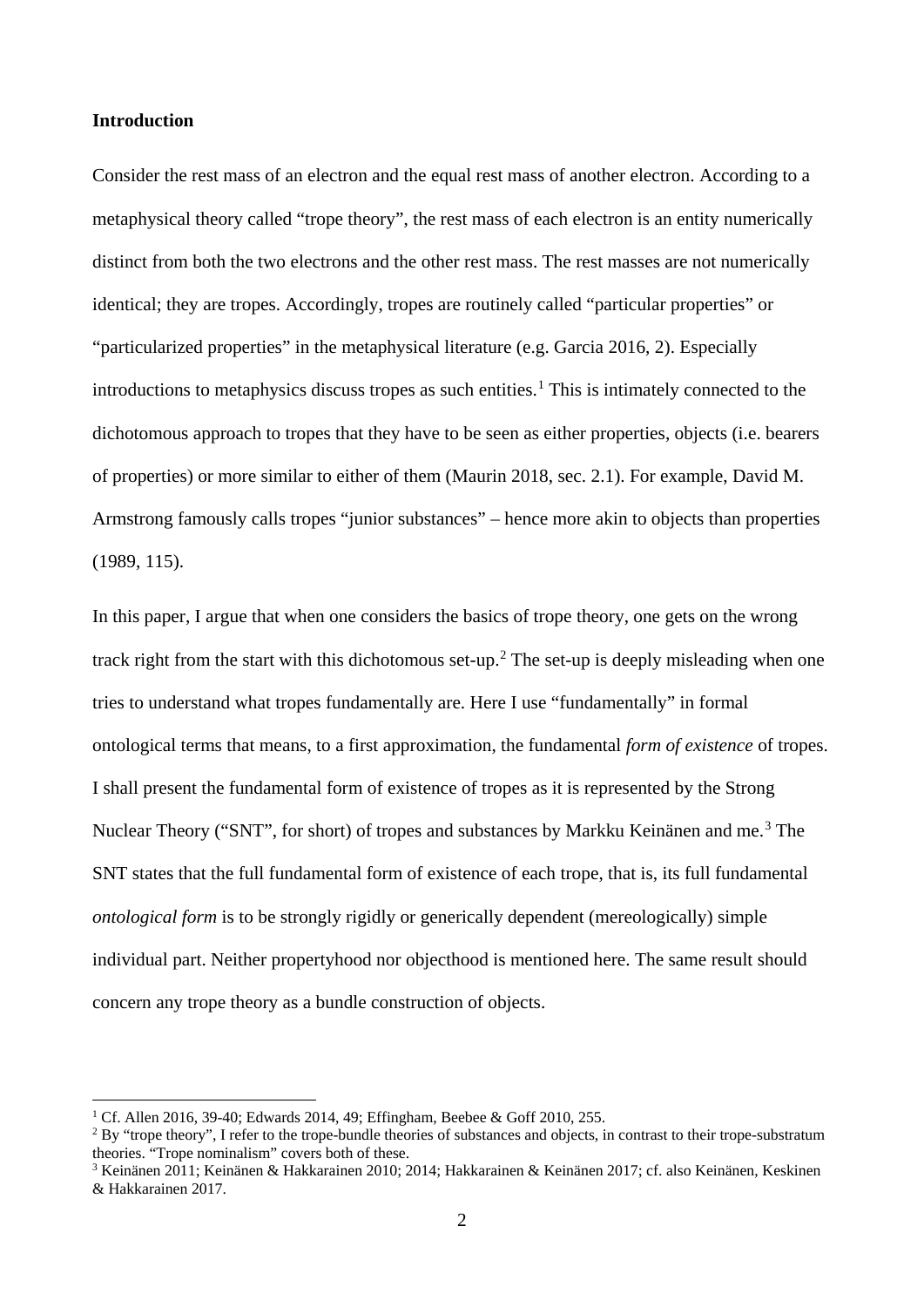The SNT distinguishes the ontological form of a trope from the ontological identification of the trope with a nature or character (Hakkarainen & Keinänen 2017). Each trope is an entity identified with a nature or character. Since the SNT involves the distinction between ontological form and ontology, it is construed in a specific metaphysical tradition I call "formal ontological". Formal ontological tradition stems from the *Logical Investigations* (1900-1) by Edmund Husserl but it was initiated in analytic metaphysics by Barry Smith and Kevin Mulligan (Smith 1978; 1981; Smith & Mulligan 1983). The basic idea of the formal ontological tradition is that the primary subject matter of metaphysics is ontological form, which includes the membership of ontological categories. Formal ontology studies both. Ontological form provides a unique point of view to the other main branch of metaphysics, ontology, that studies existence questions such as whether there are abstract entities or properties, that is, members of certain putative categories.

Nonetheless, no fully satisfying account of ontological form and its difference from being or existence has so far been put forward in the formal ontological literature. Therefore there is a dire need for a *metatheory of formal ontology* in which this deficiency is removed. Furthermore, the fully satisfactory account of ontological form has to include nowadays a sophisticated view of fundamentality and non-fundamentality, which are intensively discussed by metaphysicians and metametaphysicians (as is documented by Tahko 2018).

Accordingly, the SNT as a formal ontology needs to be elaborated upon by my metatheory. This elaboration concerns especially fundamental ontological form and the elaboration is what I do in this paper. Therefore, I can mostly just assume the SNT and not defend its central tenets here.

The paper has a six-part structure. To describe the fundamental ontological form of tropes in the SNT, first I have to go into a rather long discussion of my metatheory. That I will do in the first two sections of the paper. Then I shall apply my metatheory to the SNT in section 3, which leads me to argue in the subsequent section that the dichotomous set-up of properties, objects or more akin to either of them is a non-starter in the SNT when one is considering the fundamental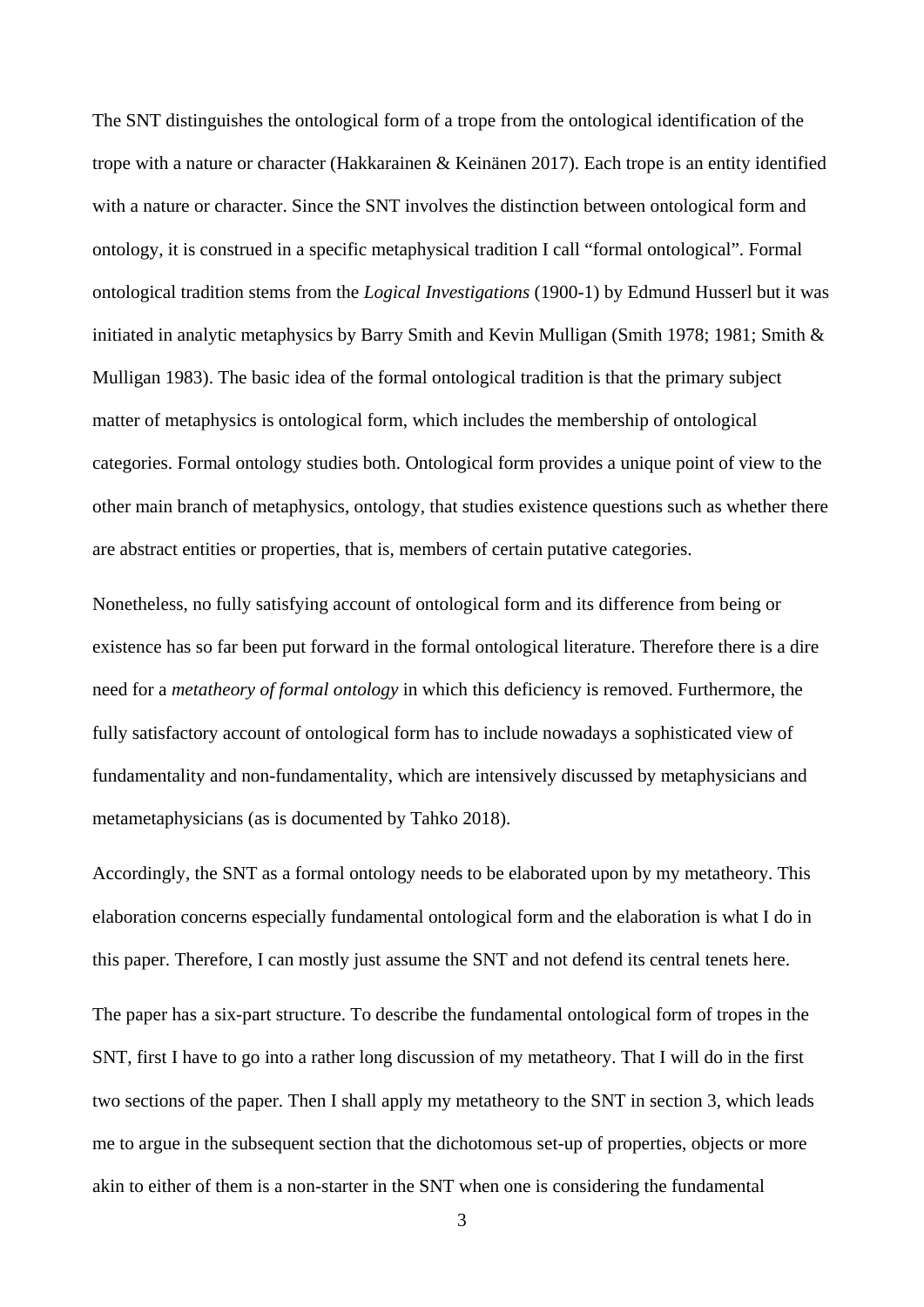ontological form of tropes. In the fourth section, I also establish with the help of my metatheory that the arguments against tropes by Herbert Hochberg (2004), Douglas Ehring (2011) and Robert K. Garcia (2014b; 2015; 2016) fail. This section shows then the fecundity of the elaboration of the SNT by my metatheory. The fifth section discusses two non-fundamental ontological forms of tropes in the SNT: proper parthood of substances and concreteness. I wrap things up in the conclusion.

#### **1. Ontological Form as Distinguished from Being or Existence**

To distinguish ontology from formal ontology in a determinate manner, I have to make a clear and precise distinction between being and ontological form. Regarding being, I do not have to go into the several questions of it, such as whether it is to be expressed by a quantifier or predicate. Suffice it that I simply make two assumptions about being in this paper leaving room for more than one view of it. (1) "Being" and "existence" are both univocal. (2) I follow the mainstream view in analytic metaphysics and metaontology that "existence" and its cognates are interchangeable with "being" and its cognates (van Inwagen 2009).

Let me introduce, for the theoretical purposes below, the technical primitive concept of *character* at this point: the character of an entity is *what the entity is like*. Paradigmatic examples of characters are qualities and quantities entities presumably are or have, such as shape and rest mass. So *character* covers both tropes, accidents, attributes or properties and is therefore a more general concept than all these. [4](#page-3-0) In principle, a character may be essential, necessary or contingent to an entity. Therefore, the concept of character here also differs from the concept of essence—whether essence is understood modally or non-modally. Characters of entities belong to the extension of the concept of being or existence in the metaphysical theories that are committed to the existence of characters, for example realism about property universals, mereological nominalism, class or set

<span id="page-3-0"></span><sup>&</sup>lt;sup>4</sup> As a consequence, being a bare particular/substance or haecceity is not a character. Rather, it is an ontological form.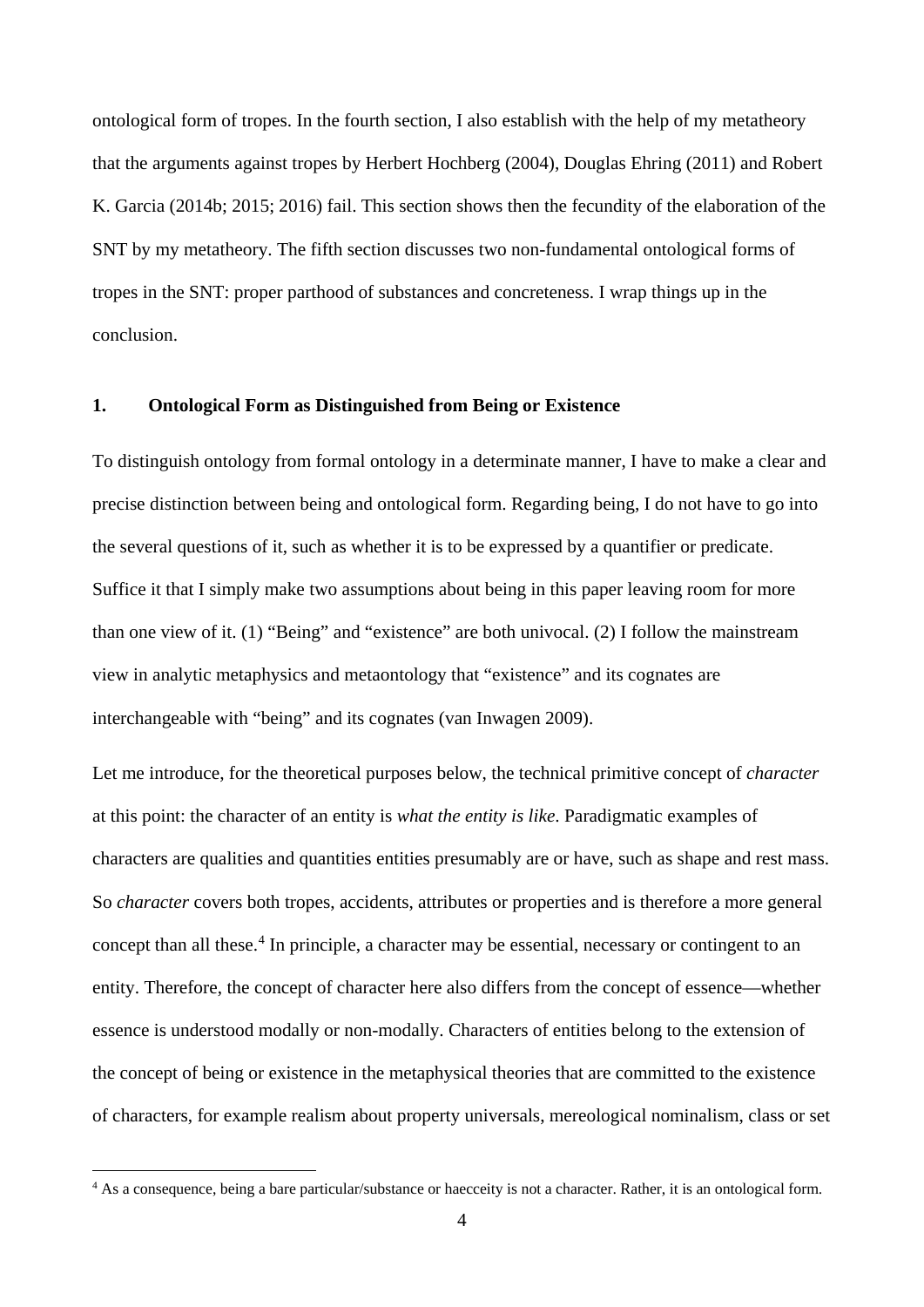nominalism and trope nominalism. The upshot is that being consists of entities, including their character – given there are any characters or entities have any character.

The concept of *ontological form*, in turn, is a complex concept consisting of the concepts of *being* or *existence* and *form.* Of form, I have a relational account in terms of the concept of *characterneutral internal relation*. Character-neutral relations are internal because they are not entities numerically distinct from their relata ("additional entities" in this sense). The relational terms occurring in statements about internal relations do not designate (name) any relational entity (Keinänen, Keskinen & Hakkarainen 2017, ch. 2). They only *apply* to the relata of the internal relation: their reference is divided. To say that books are numerically distinct is not to name any entity additional to the books. Rather, it is to apply numerical distinctness to the books. Yet the holding of internal relations of their relata may be in principle asserted by relational statements expressing propositions true of the relata, such as "the books are numerically distinc". (Ibid.) So in this specific sense, the holding of internal relations is real: the books, for instance, really are numerically distinct.

Character-neutrality is independence from what an entity is like. Thus, a character-neutral internal relation holds independent from the character of its relata. When its holding is asserted, the statement as such, even if true, does not say anything whatsoever about the character of the relata. Therefore, character-neutral internal relations are such internal relations whose holding is expressible by true relational statements that do not describe the character of the relata without further assumptions. Hence, I may initially say that the ontological form of entities is determined by their standing in character-neutral internal relations.

To argue this, let us consider four examples that are typically discussed by contemporary metaphysicians: *being numerically distinct from*, *depending ontologically on*, *being a whole of* and *being a proper part of*. Each of these is *relational*: they are features that entities have in virtue of being related to something; for instance, *x* is a whole in virtue of being related to some entities,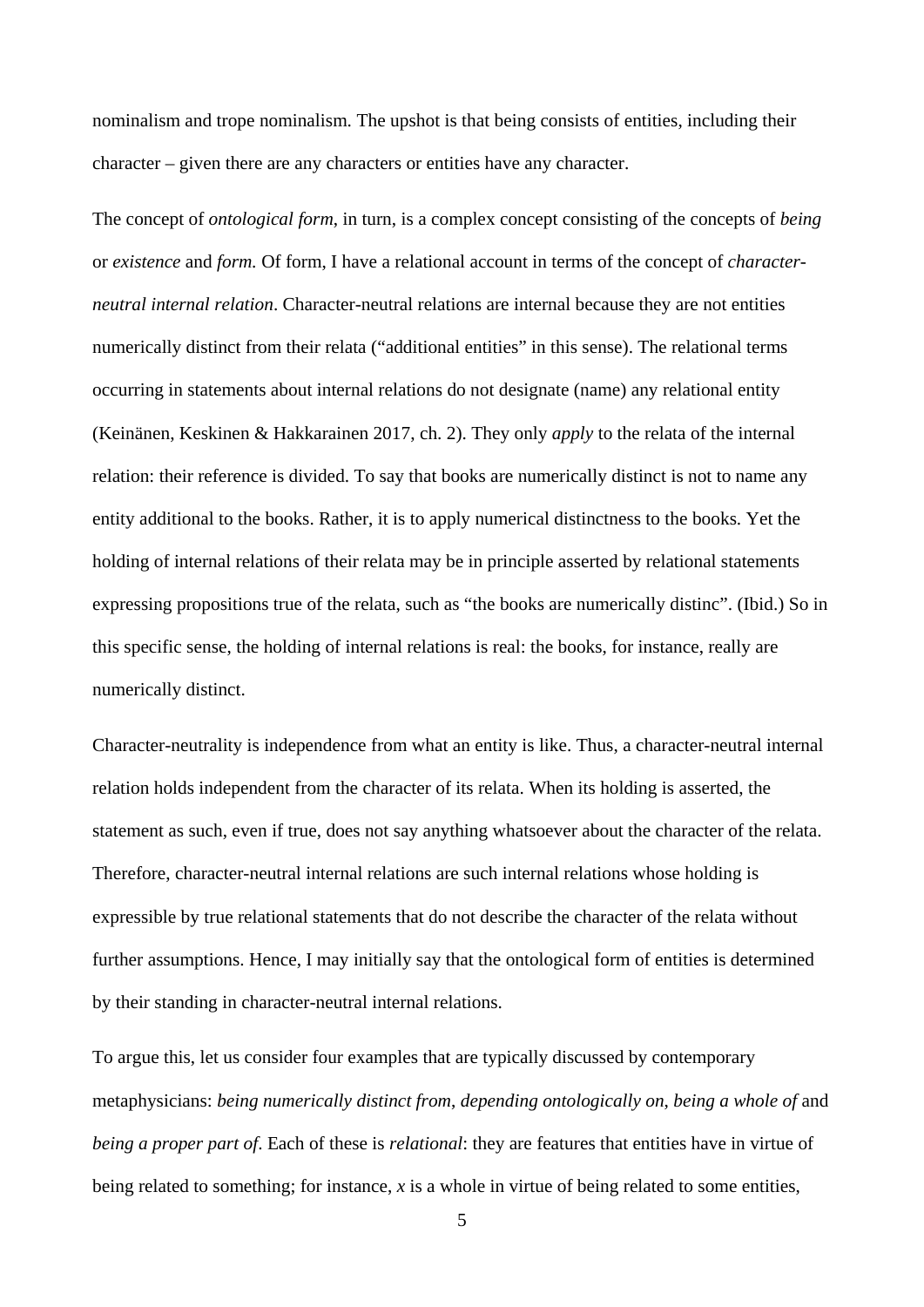that is, to its proper parts. These relational features of entities may also be tentatively characterized as *ways in which entities exist*: *x* exists *as* numerically distinct from *y*, *x* exists as ontologically dependent on *y*, *x* exists as a whole of *y* and *z* and *x* exists as a proper part of *y*. Thus, these four features may be said to be the *relational ways of existence* of entities – the existence of entities is their standing in a relation to something.

Here we have "way" in the sense of "form"; in these examples we are speaking about the specific *form* of the existence of *x*. Therefore I may say that the relational way of existence of *x* is its *relational form of existence*. For example, the numerical distinctness of a book from other books is its relational way of existence, rather than its character.

The four relational forms of existence above are character-neutral, which can be seen by considering the statements that *x* is numerical distinct from *y*, that *x* ontologically depends upon *y*, that *x* is a whole of *y* and *z*, and that *x* is a proper part of *y*. None of them, *without further assumptions*, describe the character of *x*, *y* and *z* at all. As such it does not tell us anything about the character of *x*, *y* and *z* that *x* is numerically distinct from *y*, that *x* ontologically depends upon *y*, that *x* is a whole of *y* and *z* or that *x* is a proper part of *y*. Therefore these are *formal* statements: they concern the relational form of existence of their relata.

The etymological origin of "ontological" is in Greek *ontos*, which can be translated into the possessive form of "existence". So a general concept that covers all these four typical examples is *ontological form*: standing in certain character-neutral relations. *Being numerically distinct from*, *depending ontologically on*, *being a whole of* and *being a proper part of* are ontological forms. Other plausible candidates for typical examples of ontological forms in different metaphysical theories are *being numerically identical with, being a part of*, *being a member of*, *being an element of*, *instantiating*, *exemplifying*, *participating*, *modifying*, *characterizing* and different *types* of *depending ontologically on* such as *depending for its existence rigidly or non-rigidly on* (cf. Tahko & Lowe 2015).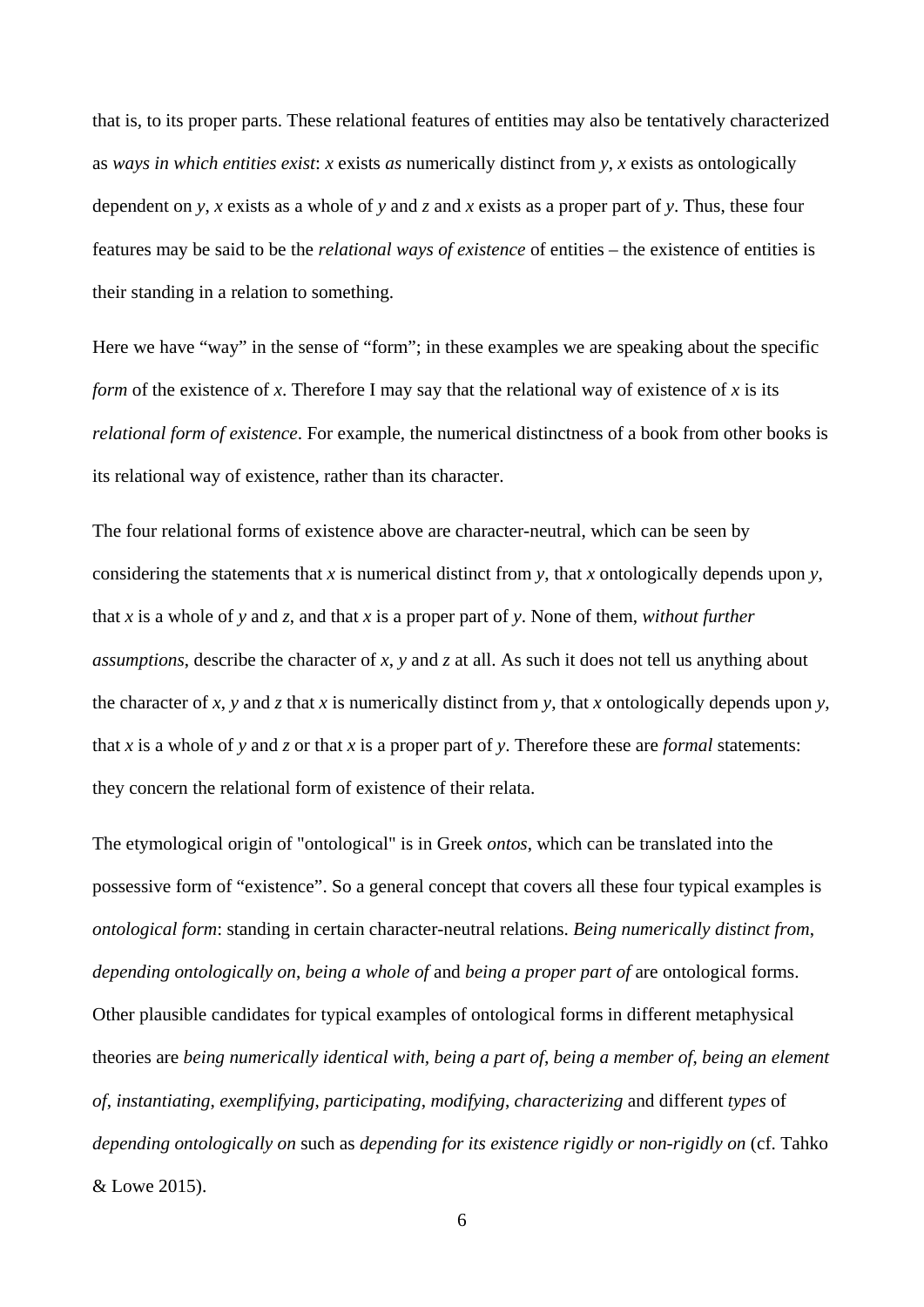Let us follow the clue of these four typical, that is, paradigmatic examples. Since they are paradigmatic, they generalize: true relational statements about ontological forms do not say anything about the character of entities without further assumptions. Ontological forms of entities consist of or may be construed as their standing in character-neutral relations. Since the order of character-neutral relations might make a difference, the order is to be considered. Proper parthood, for instance, is asymmetric (and standardly dyadic). Furthermore, it is Lowe's insight that ontological forms are better be considered internal rather than external relations on pain of a vicious infinite regress (2006, 80, 92, 111, 167). Therefore I can conclude that *for an entity to have an ontological form is for it to be a relatum of a character-neutral internal relation or relations jointly in an order*. [5](#page-6-0)

The "is" in the previous statement is neither predication nor numerical identity. It is "the is of generic identity": (for an entity) to have an ontological form *is generically identical with* (for it) to be a relatum of a character-neutral internal relations or relations jointly in an order. So I need to introduce the notion of generic identity next. This notion will turn out to be crucial also for my account of formal ontological fundamentality and non-fundamentality, including the fundamental and non-fundamental ontological forms of tropes below. Therefore, generic identity needs to be elucidated although I assume it as a primitive notion.

Generic identity is a form of *generalized identity* that is a newcomer notion in philosophy, although its plausible examples are familiar: for instance, "for an entity to be a bachelor is for it to be an unmarried adult male" and "for an entity to be a water molecule is for it to be an H2O molecule". Groundbreaking work on generalized identity has been done by Augustin Rayo (2013),

<span id="page-6-0"></span><sup>&</sup>lt;sup>5</sup> As such, ontological form differs from the possible logical form; to a first approximation, ontological form concerns entities, whereas logical form concerns truths or truth-bearers *qua* true or false (cf. Smith & Mulligan 1983, 73). Thus, logical connectives such as negation and disjunction are not formal ontological although they might be characterneutral. It is a different metaphysical question whether there are corresponding formal ontological concepts.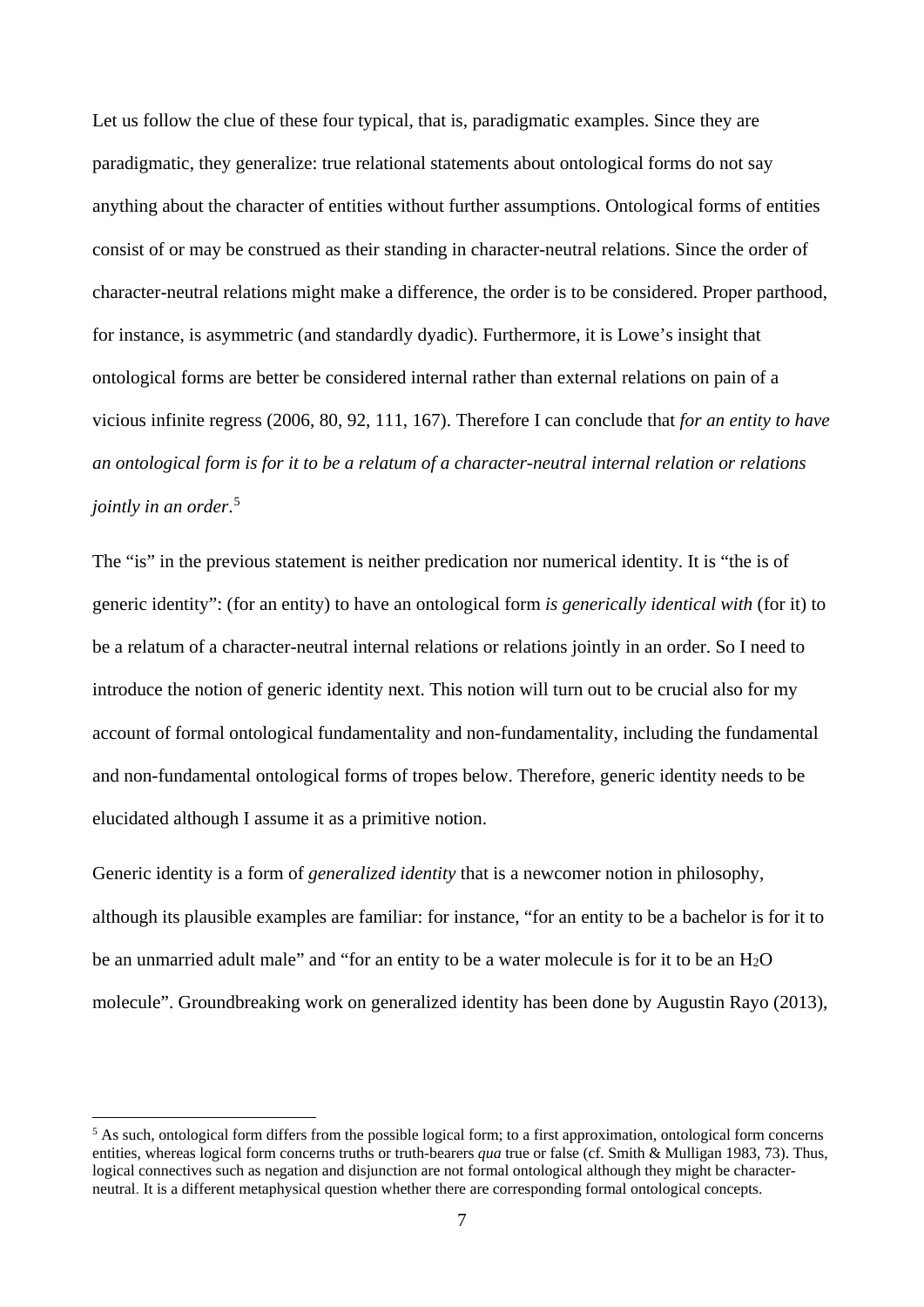Øystein Linnebo (2014), who coined the term, Cian Dorr (2016), Fabrice Correia (2017) and Correia & Alexander Skiles (2017).

I follow Correia and Skiles and consider generalized identity analogous to the familiar numerical or *objectual identity* (e.g. "Hesperus is Phosphorous"). Correia & Skiles (2017, 3) express generalized identity with an operator, ≡, indexed by one or more variables, which takes two open or closed sentences. *Generic identity* is generalized identity of the form "for an entity to be F is for it to be G" in the monadic case ( $Fx \equiv_{x} Gx$ ), which can be generalized into polyadic cases that involve relational predicates such as character-neutral internally relational terms. Generic identity, just like objectual identity, is reflexive, symmetric and transitive. (Correia & Skiles 2017, 4, 8). It has transparent linguistic contexts concerning only metaphysical matters rather than their mode of presentation (Dorr 2016, 44; Correia & Skiles 2017, 4).

The expressions flanking  $\equiv$  can be conjunctive (Correia & Skiles 2017, 2). Still Correia & Skiles (2017, 3) emphasize that a generic-identity statement as such does not commit us to the existence of conjunctive properties or facts, which someone might find metaphysically problematic. Unlike objectual identity, the terms of generic identity do not have to be entities or its sign's flanking expressions designating, true or satisfied (Ibid.). For example, it may hold of "for an entity to be a bachelor" and "for it to be an unmarried adult male" even if there were no bachelors, that is, unmarried adult males.

Generic identity allows for *representational* differences between the left-hand side and the righthand side of ≡, as well as in the objectual identity "Virginia Woolf is Virginia Stephen" (arguably these names differ in meanings). So representational asymmetry is possible and the right-hand side may be informative about the left-hand side. Thus, the generic identity of the ontological form of an entity with its standing in a character-neutral internal relation or relations jointly in an order may very well be symmetric *and* informative.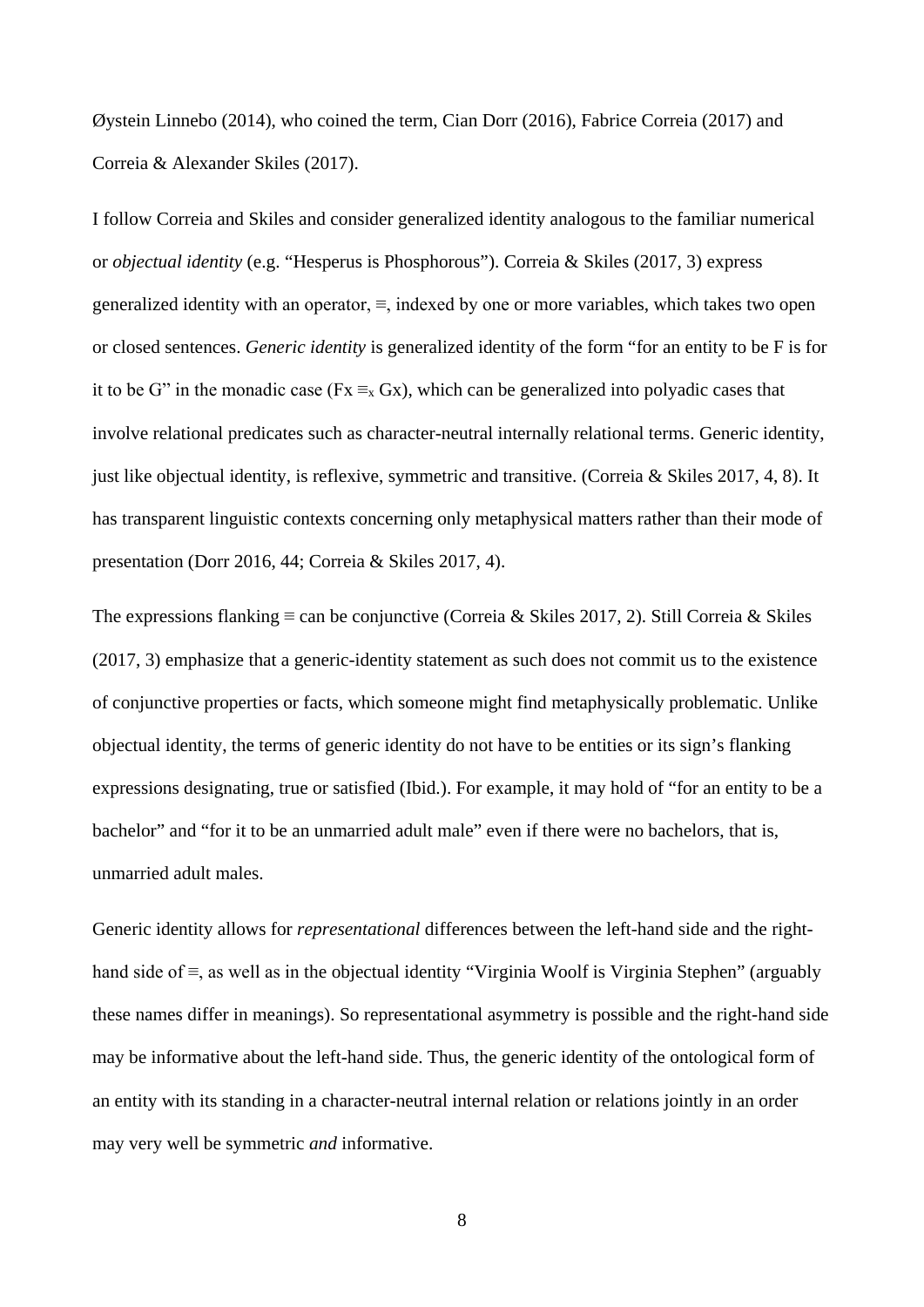Since for an entity to have an ontological form is for it to be a relatum of a character-neutral type of internal relation or relations jointly in an order, the suitable term for these ontological forms is "formal ontological relation" ("FOR", for short; cf. Smith & Grenon 2004, Lowe 200[6](#page-8-0), ch. 3).<sup>6</sup> Accordingly, true formal ontological relational statements do not tell us anything about the character of their relata without further assumptions. Rather, they describe the character-neutral relational way in which the relata exist. Hence, for an entity to have an ontological form is for it to be a relatum of a FOR or FORs jointly in an order. In Aristotelian realism, for instance, for an entity to have the ontological form of being a universal is for it to be a terminus of the FOR of instantiation.

By contrast, neither indistinguishability, exact resemblance/similarity, (inexact) resemblance/similarity nor any of their opposites is a FOR. They are character-*dependent* internal relations. Their statements even without further assumptions tell us something about the character of their relata. Let us assume it is true that *x* exactly resembles *y* and we know it. This true statement as such says something about the character of *x* and *y*, namely, that they are exactly resembling; the statement could not be true without something being true of the character of *x* and *y*.

On this basis, I am also able to draw a clear-cut distinction between formal ontological and other internally relational *terms*. Formal ontological terms are character-neutral internally relational terms, whereas other internally relational terms are character-dependent: they appear in statements that in themselves say at least something about the character of the entities to which they apply. Moreover, formal ontological terms are *primitive* if they cannot be non-circularly defined. *Derivative* formal ontological terms, in turn, may be non-circularly defined. It depends on the metaphysical theory, which formal ontological terms are primitive and which derivative. For

<span id="page-8-0"></span> <sup>6</sup> Therefore, generic identity is not a FOR since the terms of generic identity do not have to be entities, in contrast to internal relations such as FORs.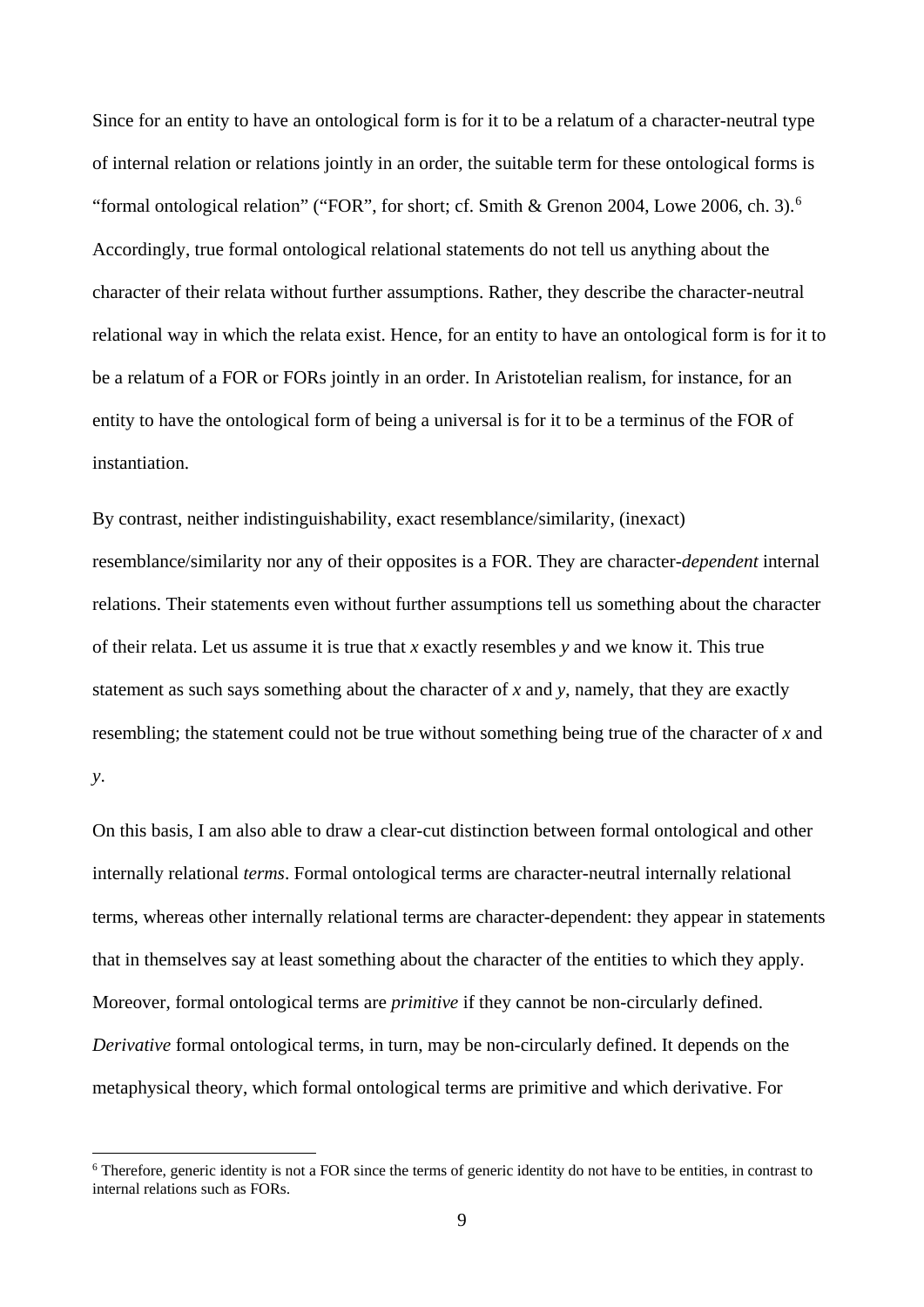instance, "is a part of" is considered primitive and "is a proper part of" derivative (and dyadic) in the metaphysical theories following the standard axiomatization of classical mereology.

# **2. Formal Ontological Relations and Formal Ontological Fundamentality**

#### *The Types and Ground of Formal Ontological Relations*

If FORs are character-neutral internal relations, why do they hold of their relata if they do? Why do entities have ontological forms they have? To answer this question, I need to elaborate on the sense in which FORs are internal first. This involves drawing important distinctions between different types of FORs.

Due to their character-neutrality, FORs cannot be internal in the "property conception of internal relations", held by Armstrong (1989, 43), for instance, that grounds the holding of any internal relation in the character of its relata. FORs are internal by the "modified existential conception" of internal relations, for which I have argued elsewhere (Hakkarainen, Keinänen & Keskinen 2018, 93-102; cf. Keinänen, Keskinen & Hakkarainen 2017, ch. 2).

This modified existential conception elaborates upon Mulligan's existential account, according to which the mere joint existence of the relata of an internal relation is sufficient and exhaustively necessary for its holding (1998, 344). Mulligan's existential conception needs to be modified to cover a plausible key *type* of internal relations in metaphysical literature. Here we are speaking about the situation where the mere existence of the relata is jointly sufficient for the holding of a relation, but the existence of entities distinct from the relata of the relation is also necessary for its holding. Indeed, it is better to consider this kind of case an internal rather than an external relation in order to avoid worries about Bradley's relation regress threatening the latter but not the former (Lowe 2006, 111; Hakkarainen & Keinänen 2016).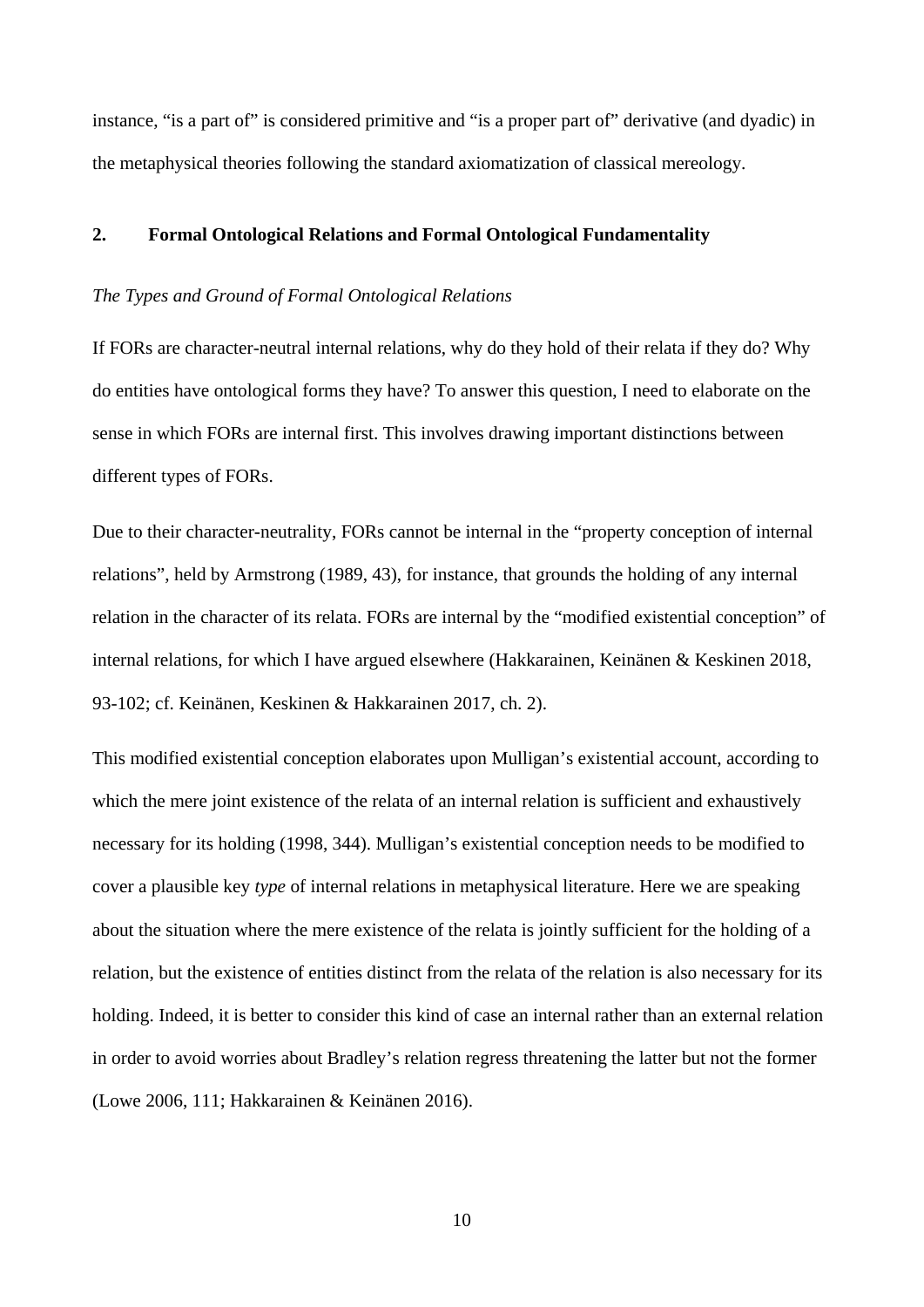This type of case may be illustrated by qualitative and quantitative relations among objects in views that are committed to properties. Let us take exact resemblance of objects as an example. Assume for the sake of the argument that electrons are objects and the electron charge (-e) is *their* essential or *de re* necessary (particular or universal) property numerically distinct from the electrons. Independent of the details of the metaphysical description of this circumstance, the sole existence of two electrons is jointly sufficient and individually necessary for the holding of the internal relation of having the same charge as between the two electrons. Necessarily, if these electrons exist, then they have the property of –e charge and the same charge. Due to this sufficiency, there is no ontological need to reify the relation of having the same charge as into an external relation. However, the existence of entities numerically distinct from the relata, that is, the two electrons is also necessary for the holding of the relation. The existence of the property of -e is necessary for the holding of the relation of having the same charge as. The necessity basis for this holding includes the property in addition to the two electrons (other examples are provided by proper parthood (given certain assumptions) and Lowe's FOR of exemplification below).

To cover these important cases, the modified existential conception makes a tripartite distinction among internal relations. When this distinction is elaborated on by the concept of generic identity and applied to FORs for the present purposes, it reads as follows. In the first place, for the holding of *proto* FORs, the mere existence of their relata is jointly sufficient and individually necessary. Secondly, a distinction between *derived* FORs and *basic* FORs is partly put in terms of proto FORs:

[DFOR]: Necessarily, entities *a*1, …, *a*<sup>n</sup> stand in *derived FOR* R if and only if the holding of R of *a*1, …, *a*<sup>n</sup> is generically identical with the joint holding of proto FORs holding between entities some of which are distinct from  $a_1, \ldots, a_n [a_1, \ldots, a_n]$  are names of entities]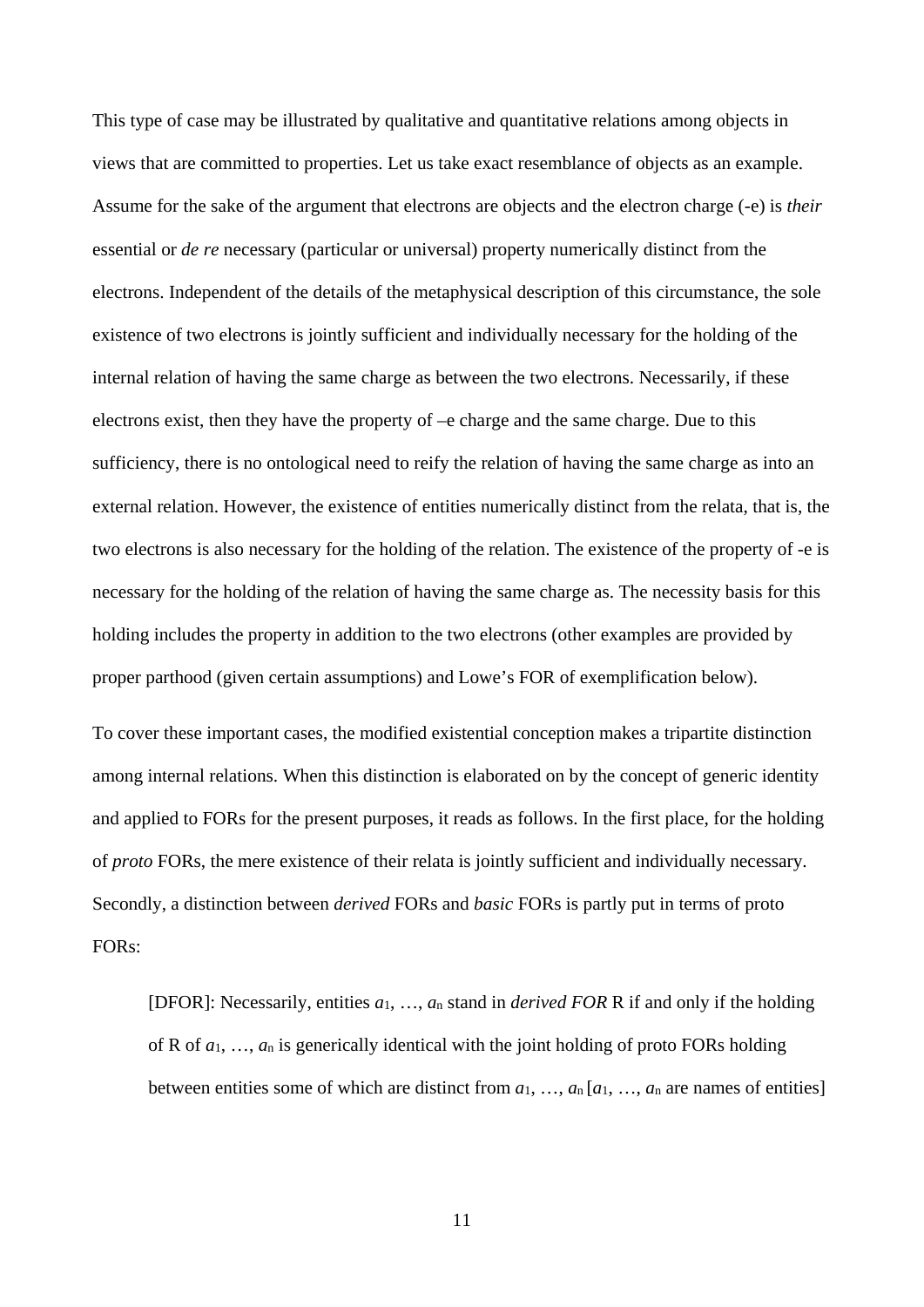[BFOR]: Necessarily, entities *a*1, …, *a*<sup>n</sup> stand in *basic FOR* R if and only if R is a proto FOR and the holding of R of *a*1, …, *a*<sup>n</sup> is not generically identical with the joint holding of proto FORs holding between entities some of which are distinct from *a*1, …, *a*n.

The basic and derived FORs are mutually exclusive and jointly exhaustive. All *basic* FORs are proto internal – for instance primitive (inexplicable) numerical identity for the holding of which the mere existence of a primitively numerically identical entities is sufficient and exhaustively necessary. A putative theoretical example of a derived FOR is Lowe's exemplification between a substance (e.g. Dobbin the horse) and a universal property (e.g. warm-bloodness or whiteness) (2006, 40, 92-3, 95, 206). In the four-category ontology, its holding may be construed as being generically identical with the joint holding of

- (1) either instantiation between the universal property (e.g. whiteness) and a mode (being white) *and* characterization between the mode and the substance (e.g. Dobbin)
- (2) or instantiation between the substance and a kind (horse) *and* characterization between the kind and the universal property (Ibid.).

If the holding of this exemplification is necessary to the existence of the substance and the universal property, it is a derived proto FOR. In the case that it is only contingent to them, then it is a merely derived FOR.

Thus, among *proto FORs*, there is a further distinction between the basic and the derived. In order for a basic FOR to hold, there need not be any specific entities distinct from the relata (e.g. primitive numerical identity). *Derived proto* FORs hold of their relata in virtue of proto FORs holding between entities some of which are distinct from the relata. The existence of the relata of a derived proto FOR necessitates the existence of entities distinct from the relata. The necessary form of Lowe's exemplification relation is a theoretical example of such a relation. Yet this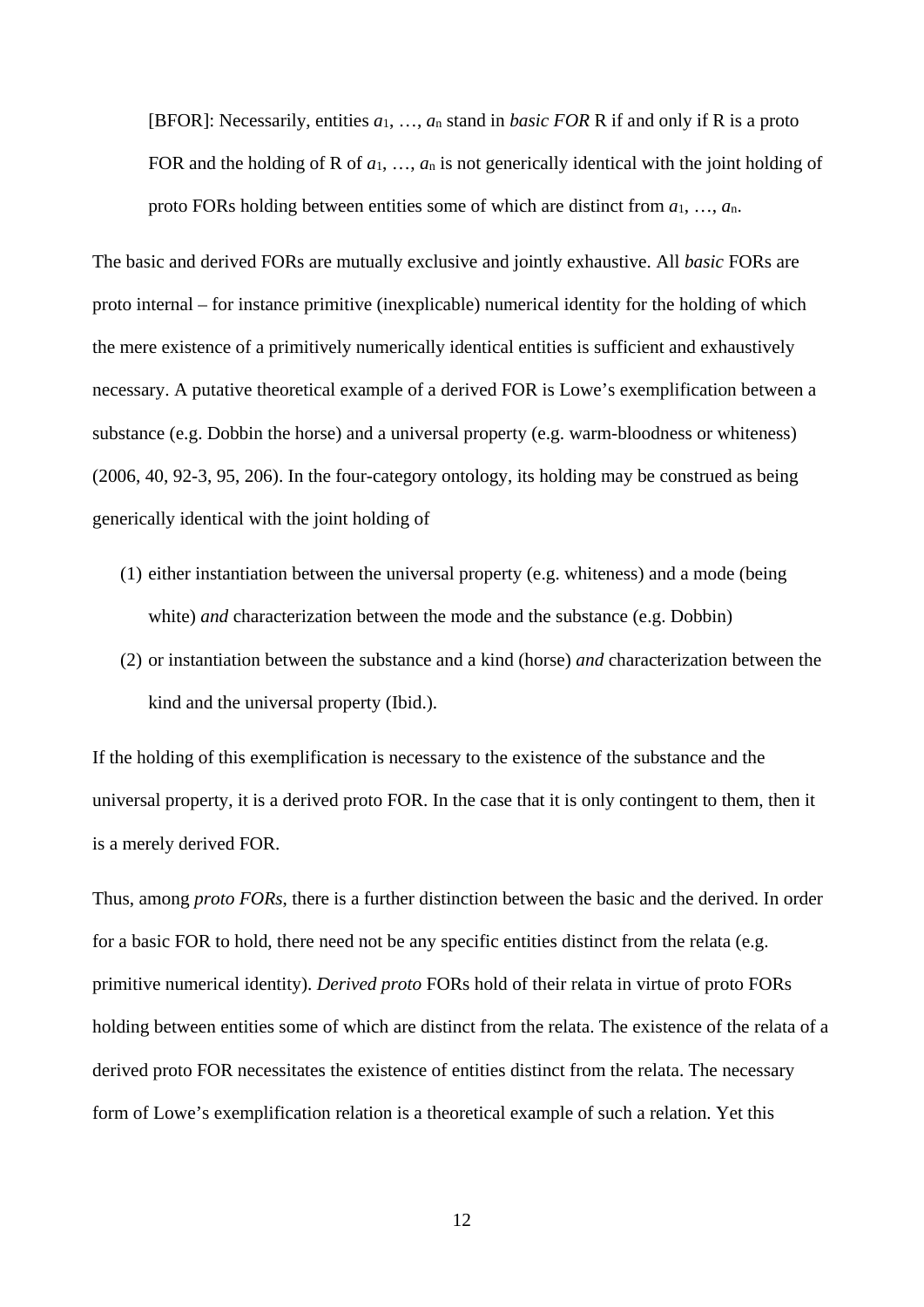derived FOR is proto formal ontological because the existence of their relata is jointly sufficient and individually necessary for the holding of these relations.

Consequently, *the necessity and sufficiency basis* for the holding of a FOR depends on the type of the relation. The mere existence of the relata of a basic FOR is both jointly sufficient and exhaustively necessary for its holding (e.g. primitive numerical identity). In the case of a derived proto FOR, the mere existence of its relata is jointly sufficient and individually but not exhaustively necessary for its holding. The existence of entities distinct from the relata is also individually necessary. The holding of the derived proto FOR is generically identical with the joint holding of some proto FORs that bring in additional necessary entities. These additional relata complete the necessity basis of the holding of the derived proto internal relation. Again, the necessary form of Lowe's exemplification relation is a derived proto FOR.

If a FOR is merely derived (like the contingent form of Lowe's exemplification), then the existence of its relata is not jointly sufficient for its holding; the sufficiency (and necessity) basis needs to be supplemented by the existence of entities distinct from the relata. The holding of such a derived FOR is contingent upon the existence of its relata. This is made possible by the fact that the holding of the derived FOR is generically identical with the joint holding of some proto FORs that add relata entities. It is the joint existence of the relata of all these proto FORs that is sufficient and exhaustively necessary for the holding of the derived FOR.

To explicate this distinction further, recall that a generic-identity statement does not involve any commitment to the existence of conjunctive properties or facts, which someone might find metaphysically problematic. In contrast to objectual identity, the relata of generic identity do not have to be entities or the expressions flanking  $\equiv$  designating, satisfied or true. Hence, the holdings of FORs can be generically identical with each other although FORs are not entities that the flanking expressions could designate – especially entities in the category of universal relational properties that are instantiated. Neither do FORs have to be particular relational entities of which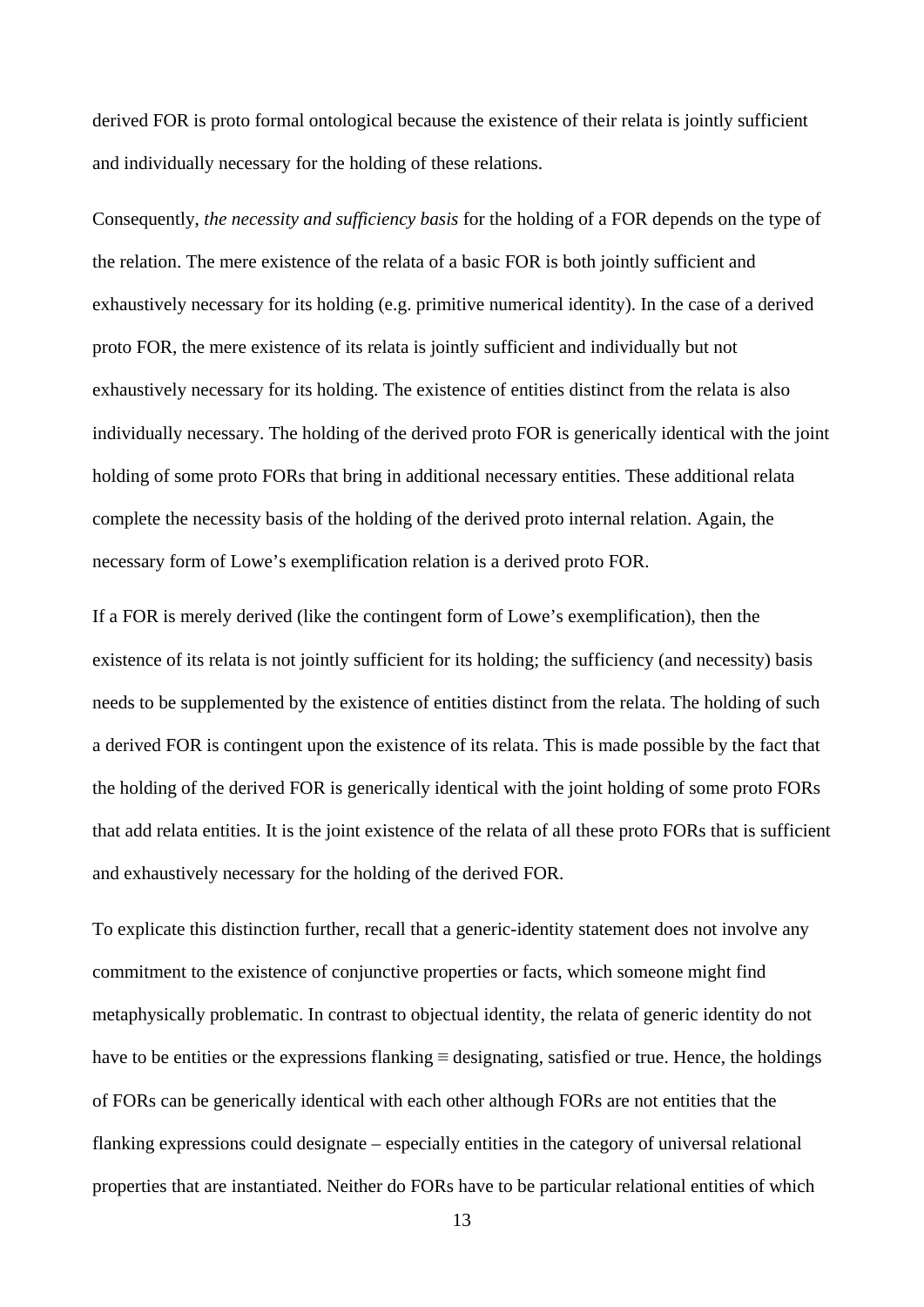the flanking expressions are true (e.g. relational tropes). The generic identity of FORs is the sameness of really holding character-neutral relatednesses of entities. Note also that generic identity allows representational differences between the left-hand side and the right-hand side of ≡. Thus, the generic identity of the holding of a derived FOR with the joint holding of proto FORs may very well be symmetric *and* informative of the derived FOR. Furthermore, if generic identity is conjunctive, then the conjuncts can be individually more fundamental in some respect than the other side (cf. Dorr 2016, 43).

By means of the tripartite distinction, I can answer the question with which I begun this section, *why do FORs hold*? Whether a FOR is basic, derived proto or merely derived, its holding boils down to the existence of some entities. Their existence jointly necessitates and is exhaustively necessary for the holding of the FOR. In the case of the basic FORs, these entities are the relata of the FOR. If the FOR is derived, there has to be at least one entity distinct from the relata that is necessary for the holding of the FOR. Depending on the fact whether this additional entity is only necessary or plays a part in completing the sufficiency basis for the holding of the FOR, the FOR is either derived proto or just derived. Be that as it may, *the ground for the holding of a FOR consists only of the existence of entities, rather than their character*. This is how it ought to be given my view that FORs are character-neutral internal relations.

Of these *de re* modalities, one may in principle hold any of the following three alternative metaphysical views. Let me facilitate my expression and focus on the necessity of the holding of a basic FOR upon the existence of its relata. (1) One may defend the view that this necessity is reducible to the existence of the relata of the basic FOR in possible worlds, of which there are several accounts available in the literature (for a mapping of alternatives, cf. Divers 2002). (2) One may take the necessity in question as a primitive fact: it is just an inexplicable brute fact that the existence of the relata is sufficient for the holding of the basic FOR (e.g. primitive numerical identity). (3) One grounds the necessity of the holding of a basic FOR in the inexplicable formal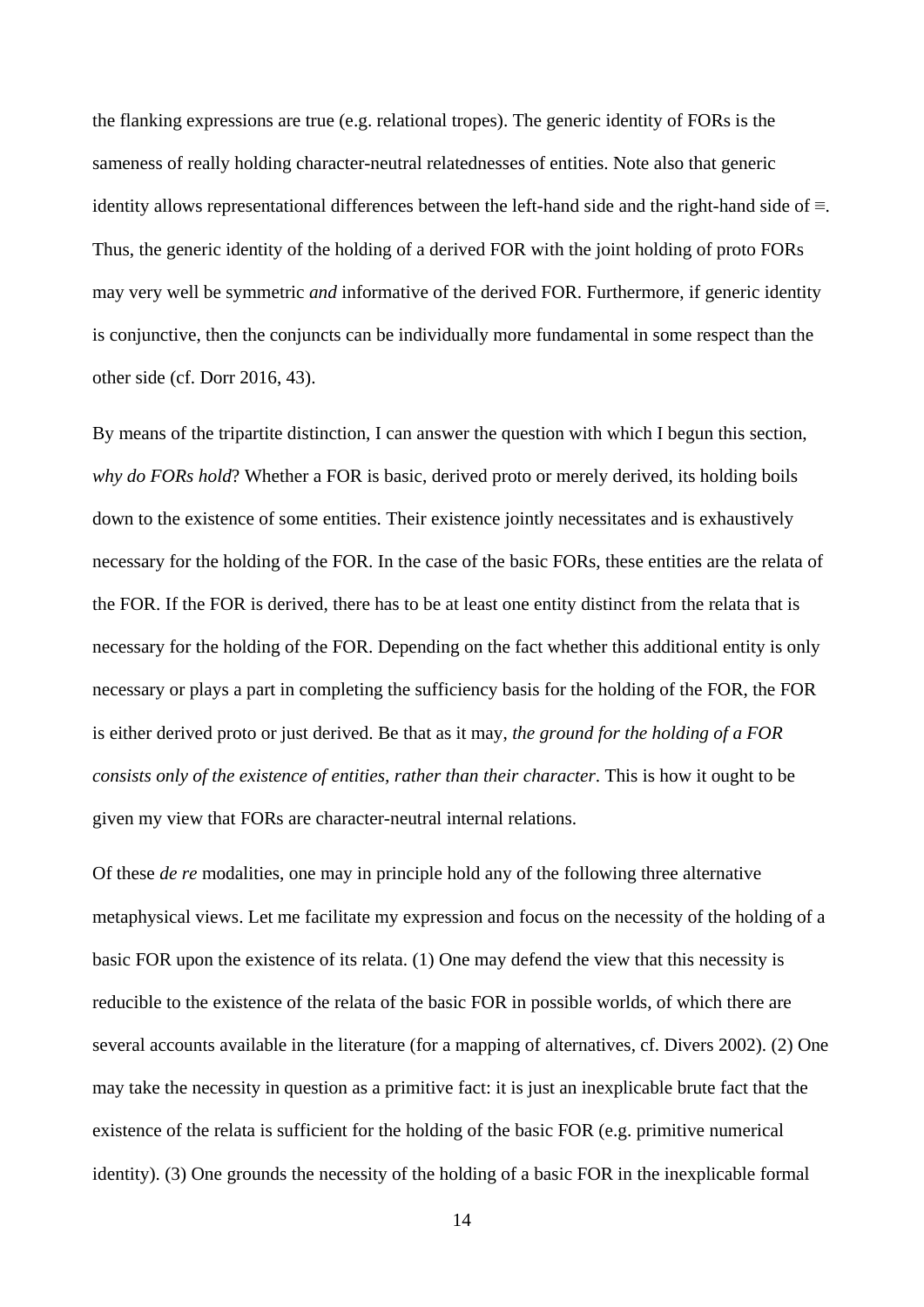essence of its relata, or at least one of them. We can read Lowe holding this view (2012, 241-3). Although I am leaning towards the second, primitivist view, I do not want to take any firm stance on this issue in this paper. I simply want to point out that my view of the ground of the holding of FORs is available to the upholders of more than one modal metaphysics.

By means of the notion of generic identity, I am also able to draw a further distinction among FORs, which is crucial for understanding formal ontological fundamentality. This distinction is distinguishing *simple FORs* from *complex FORs*. Simple FORs are FORs that generically identical *only* with themselves. Primitive numerical identity is a plausible example of a simple FOR. Complex FORs, by contrast, are generically identical with some generically different FORs jointly. A good theoretical example of such a relation is Lowe's exemplification discussed above. The distinctions between simple and complex FORs and basic and derived FORs crosscut. Every simple FOR is basic (hence proto formal ontological) because it is generically identical only with itself. By contrast, not every basic FOR is simple; there hold both basic and derived complex FORs. The reason for this is simple: there can obtain a proto FOR whose holding between *a*1, …, *a*<sup>n</sup> is not generically identical with the joint holding of some generically different proto FORs holding between entities *some of which are distinct* from *a*1, …, *a*n. Rather, its holding between *a*1, ...,  $a_n$  is generically identical with the joint holding of generically different proto FORs holding between *a*1, …, *a*n: it is basic. So I distinguish between simple and complex basic FORs on the one hand and between basic and derived complex FORs on the other.

#### *Formal Ontological Fundamentality and Non-Fundamentality*

In the previous section, I argued that for an entity to have an ontological form is for it to be a relatum of a FOR or FORs jointly in an order. Consequently, for an entity to have a *simple ontological form* is for it to be a relatum of a simple FOR in an order, and for it to have a complex ontological form is for it to be a relatum of a complex FOR in an order. For example, on the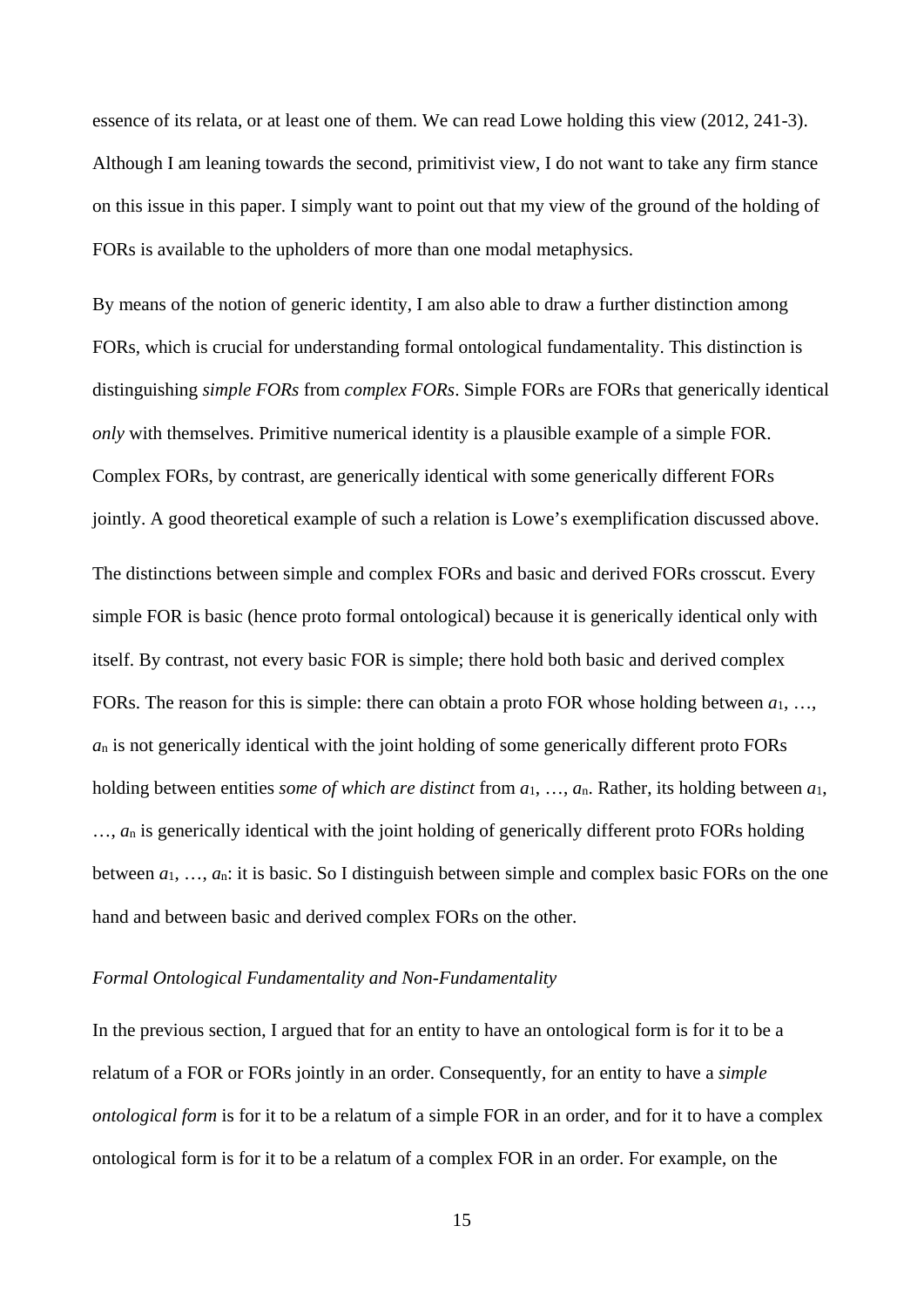assumption that an entity is primitively numerically identical, it has the simple ontological form of being numerically identical. Primitive numerical identity is a simple FOR since it is basic and its holding is generically identical only with itself.

Simple ontological forms are *fundamental ontological forms* because simple FORs are

*fundamental FORs*. Simple FORs are basic and their holding does not consist of anything: their holding is generically identical only with themselves. Formal ontological fundamentality is being unconstituted in the sense of generic identity. Thus, for an entity to have a fundamental ontological form is for to be a relatum of a simple FOR in an order.[7](#page-15-0) *The full fundamental ontological form* of an entity is generically identical with a simple FOR or FORs jointly in an order.[8](#page-15-1)

I can illustrate this with primitive numerical identity again: primitive numerical identity is a fundamental ontological form of the identical entity, but not necessarily its full fundamental ontological form. Primitive substances in Lowe, for instance, bear other simple FORs than numerical identity to some entities, such as instantiation (1998, 169-73).

The *full fundamental ontological form* does not have to be the full mere ontological form either. An entity may have the full fundamental ontological form and bear a *derived* FOR to something. For example, an entity *can* be fundamentally a part and numerically identical but bear the derived FOR of proper parthood to a whole that has two proper parts.<sup>[9](#page-15-2)</sup> In that case, being a relatum of the simple FORs of parthood and numerical identity does not exhaust the ontological form of this part: its ontological form is partly generically identical with the holding of the derived FOR of proper parthood. Therefore, I should say that the *full ontological form* of an entity is generically identical with a FOR or FORs jointly in an order.

<span id="page-15-0"></span> $<sup>7</sup>$  Formal ontological fundamentality is not to be confused with the fundamentality of entities, which may be dubbed</sup> "ontological fundamentality". As such, the possible fundamental ontological form of being a property, for instance, differs from the putative fact that some but not all properties are fundamental entities (Tahko 2018).

<span id="page-15-1"></span><sup>&</sup>lt;sup>8</sup> Note that it might be possible that there is not any fundamental ontological form since there does not hold any simple FORs. "Gunky" formal ontology in which every ontological form is complex seems to be possible.

<span id="page-15-2"></span><sup>&</sup>lt;sup>9</sup> The example denies holism because the part has primitive numerical identity and it could exist without the whole.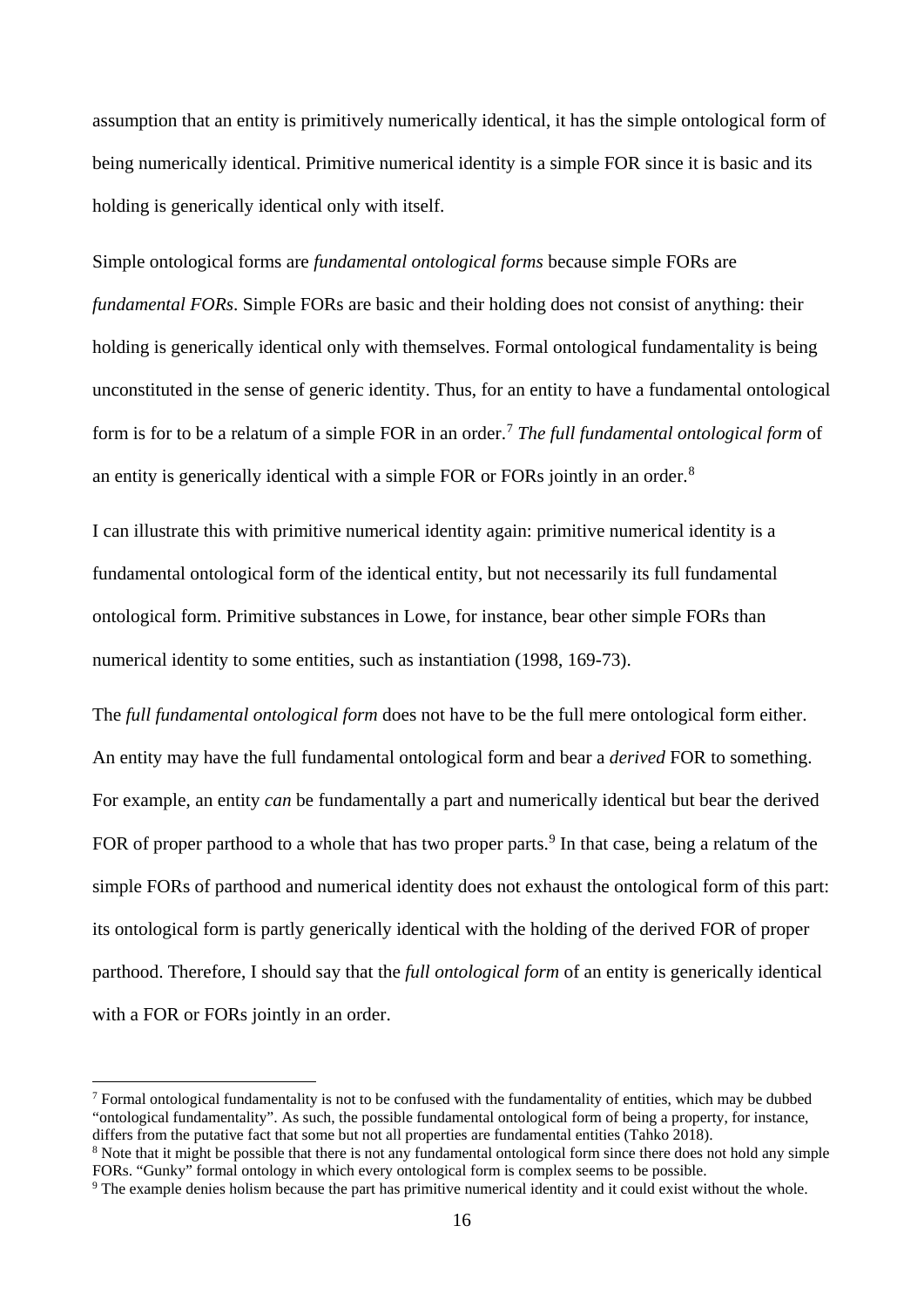If the full ontological form of an entity involves a derived FOR (proto or not), the full ontological form is *non-fundamental*. Hence, for an entity to have a *non-fundamental ontological form* is for it to be a relatum of a derived FOR in an order. Any derived FOR is a non-fundamental FOR for the very reason that its holding is generically identical with the joint holding of generically different FORs that involve additional necessary relata entities. The sole existence of the relata of the derived FOR is not exhaustively necessary for the holding of the derived FOR – even if their existence was jointly sufficient. The holding of every derived FOR is constituted in terms of generic identity. The generically different FORs are then *individually* more fundamental and the ontological form of the relata of the derived FOR is at least partly generically identical with them. Therefore, the *fundamental* form of existence of these relata (if they have one), that is, the fundamental way in which they exist cannot be even partly generically identical with the holding of the derived FOR.

To use the previous example of the whole with two parts again, the proper parthood of the first part is its non-fundamental ontological form. The mere existence of this part and the whole is not exhaustively necessary for the holding of proper parthood between them since the *whole* would not exist and proper parthood hold without the existence of the other part of the whole. So the holding of proper parthood between the first part and the whole is somehow derived from FORs that have the other part as a relatum (proper parthood is standardly considered dyadic). For the first part, bearing proper parthood to the whole is not something that this part fundamentally is in formal ontological terms. By contrast, the whole would not have *any* ontological form without the nonfundamental ontological form of bearing proper parthood to two numerically distinct entities. The whole would not exist without the two parts existing. This whole is a non-fundamental entity in formal ontological terms (bearing in mind the anti-holism of the example).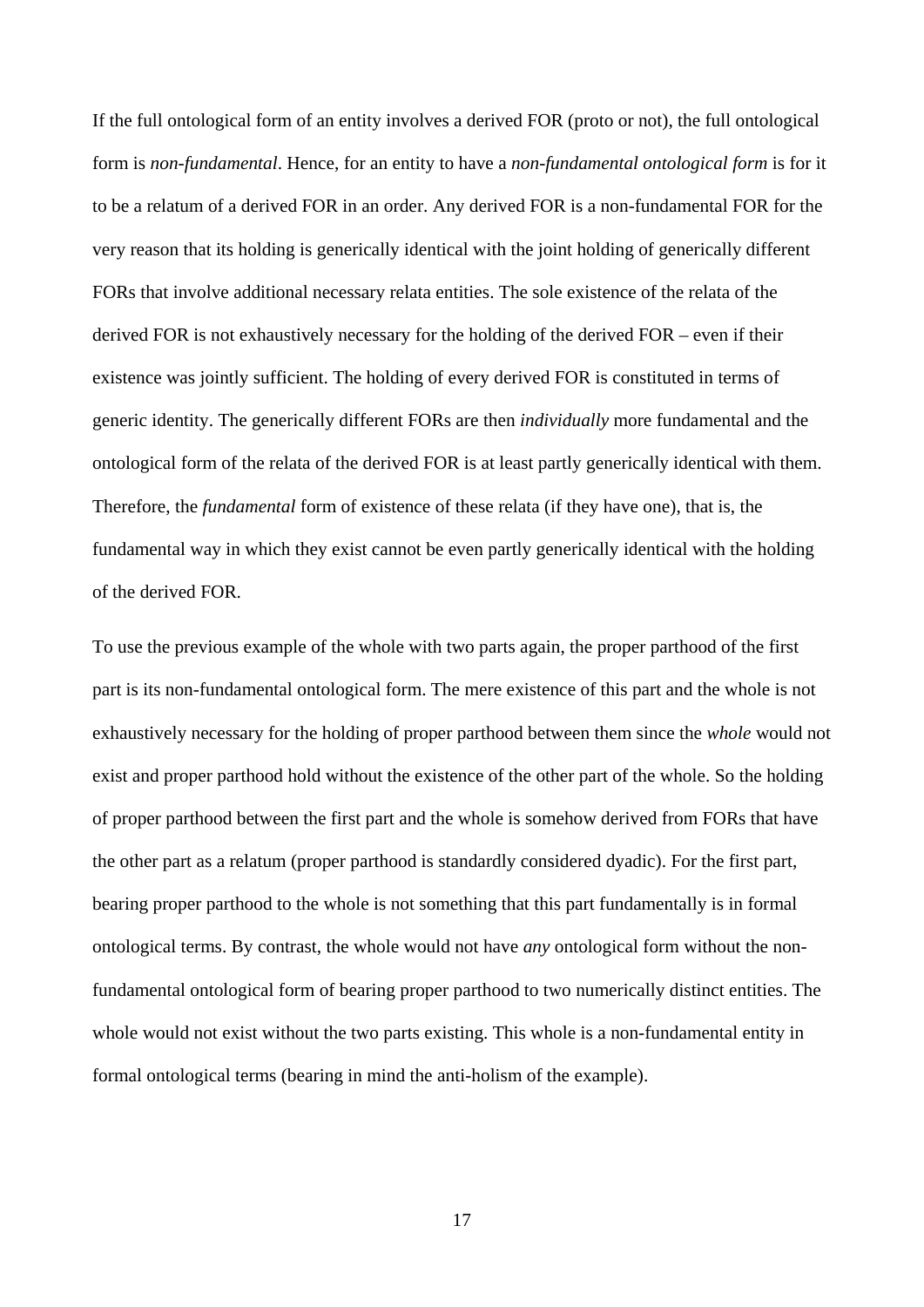## **3. Fundamental Ontological Form of Tropes**

Now I can apply my metatheory about formal ontology of the previous sections to the Strong Nuclear Theory of tropes, substances and the relation of inherence between them (recall, "SNT").[10](#page-17-0) *Ontologically*, tropes are entities that are standardly identified with characters or natures: what tropes are like. Plausible examples of tropes or characters in scientifically informed metaphysics are determinate basic quantities: rest masses, charges and spin quantum numbers. These characters are "thin" or qualitatively simple: they do not have even aspects that would be numerically identical with them. They can also be indiscernible and numerically distinct; the ontological principle of the identity of indiscernibles does not hold true of tropes.

In this paper, however, my focus is on the *ontological form* of tropes, their (relational) form of existence rather than their ontology. According to the SNT, there are two *primitive* FORs *qua* terms: numerical identity and parthood. They are not defined in the theory. One of the *derivative* FORs in it (i.e. FORs *qua* defined terms), numerical distinctness, is defined as the negation of numerical identity. Another derivative FOR, proper parthood is defined by numerical identity and parthood: *x* is a proper part of  $y = df x$  is a part of *y* AND *x* is not numerically identical with *y*.

The third derivative ontological form is strong rigid (existential) dependence that is defined modally by the notion of existence, numerical identity and parthood. A contingent entity *x* is strongly rigidly dependent on a contingent entity *y* if and only if

- (1) it is not metaphysically possible that *x* exists and *y* does not exist
- (2) *x* and *y* are not numerically identical
- (3) *y* is not a part of *x* (cf. Keinänen 2011, 431).

<span id="page-17-0"></span> $10$  For the references to the articles presenting and defending the SNT, cf. Introduction. I shall not repeat the references here.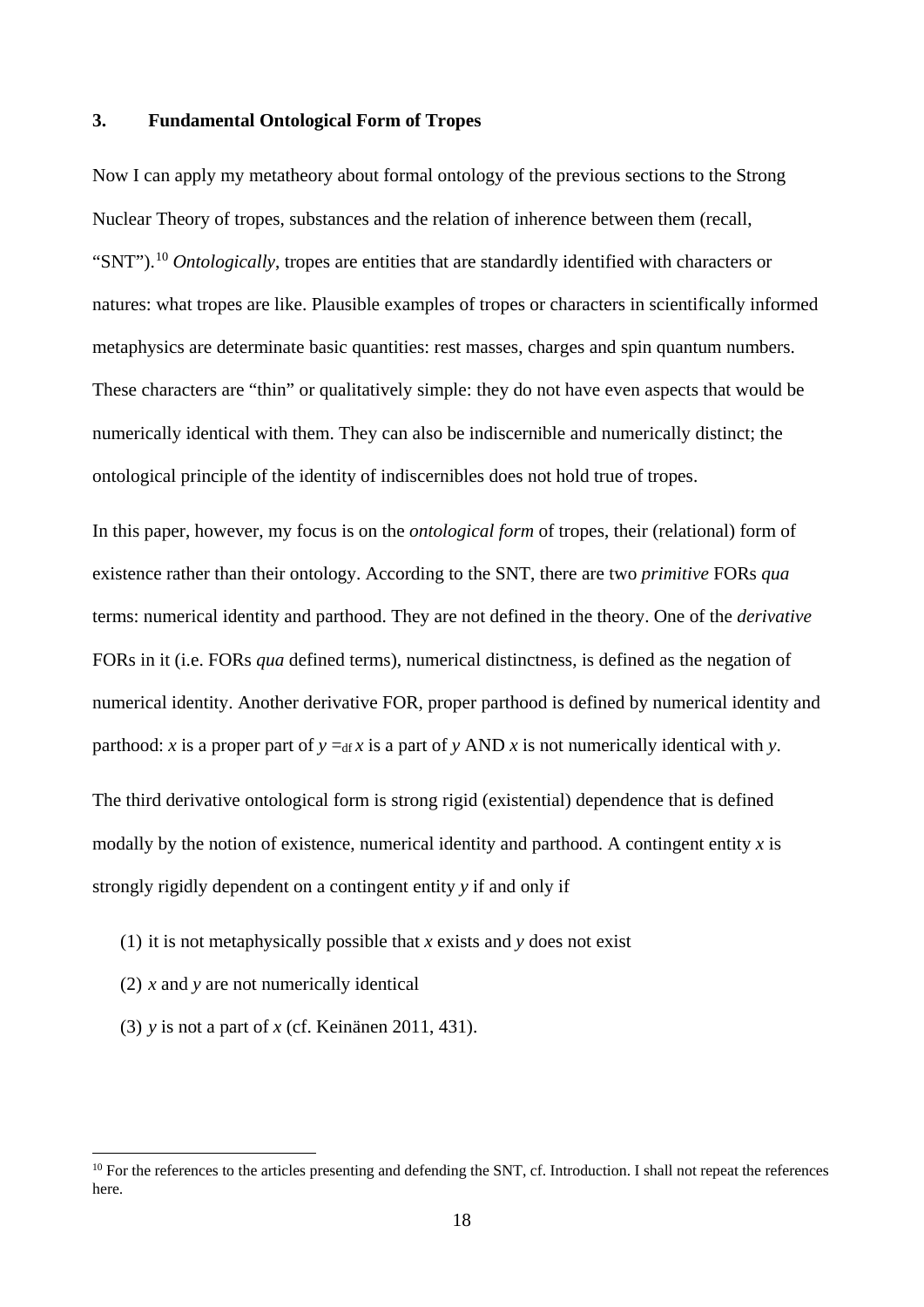This differs from strong generic (existential) dependence that is the fourth derivative ontological form in the SNT. Roughly, any contingent entity *x of kind P* is strongly generically dependent on some contingent entity *y of kind R* if and only if

- (1) it is not metaphysically possible that any *x* of kind *P* exist and no *y* of kind *R* exists
- (2) *x* of kind *P* and *y* of kind *R* are not numerically identical
- (3) *y* of kind *R* is not a part of *x* of kind *P* (Ibid.).

The numerical identity of tropes is not only a primitive term but also their *simple* reflexive FOR in the SNT. The holding of the FOR of numerical identity of each trope is not generically identical with any different FOR. Since every simple FOR is basic, the only explanation for the holding of numerical identity of each trope is the mere existence of the trope. This involves that each trope is a unity (i.e. one or countable) and an individual.

Another simple and basic reflexive FOR in the SNT is parthood that holds of every trope: each trope is a part. Consider any trope whatsoever and its sole existence is sufficient and exhaustively necessary for it being a part. This ontological form distinguishes tropes from modes in Lowe's four-category ontology, for instance. Lowe denies that modes are parts (2006, 97). According to the SNT, however, no trope is a terminus of the defined FOR of proper parthood (i.e. a whole). The SNT states that tropes are mereologically simple (mereological atoms).

The element that distinguishes the SNT from some other trope theories such as Campbell's (1990), Ehring's (2011, 98ff.) or Maurin's (2011) view is that tropes are strongly rigidly or generically *dependent* (cf. Simons 1994). It is not possible that there is a trope without some entity numerically and wholly distinct from the trope existing. The defined but simple (hence basic) FOR of strong rigid dependence or strong generic dependence holds of every trope. The standard case in the SNT is that there is a group of *mutually strongly rigidly* dependent tropes: the nuclear tropes of a substance (more about this below).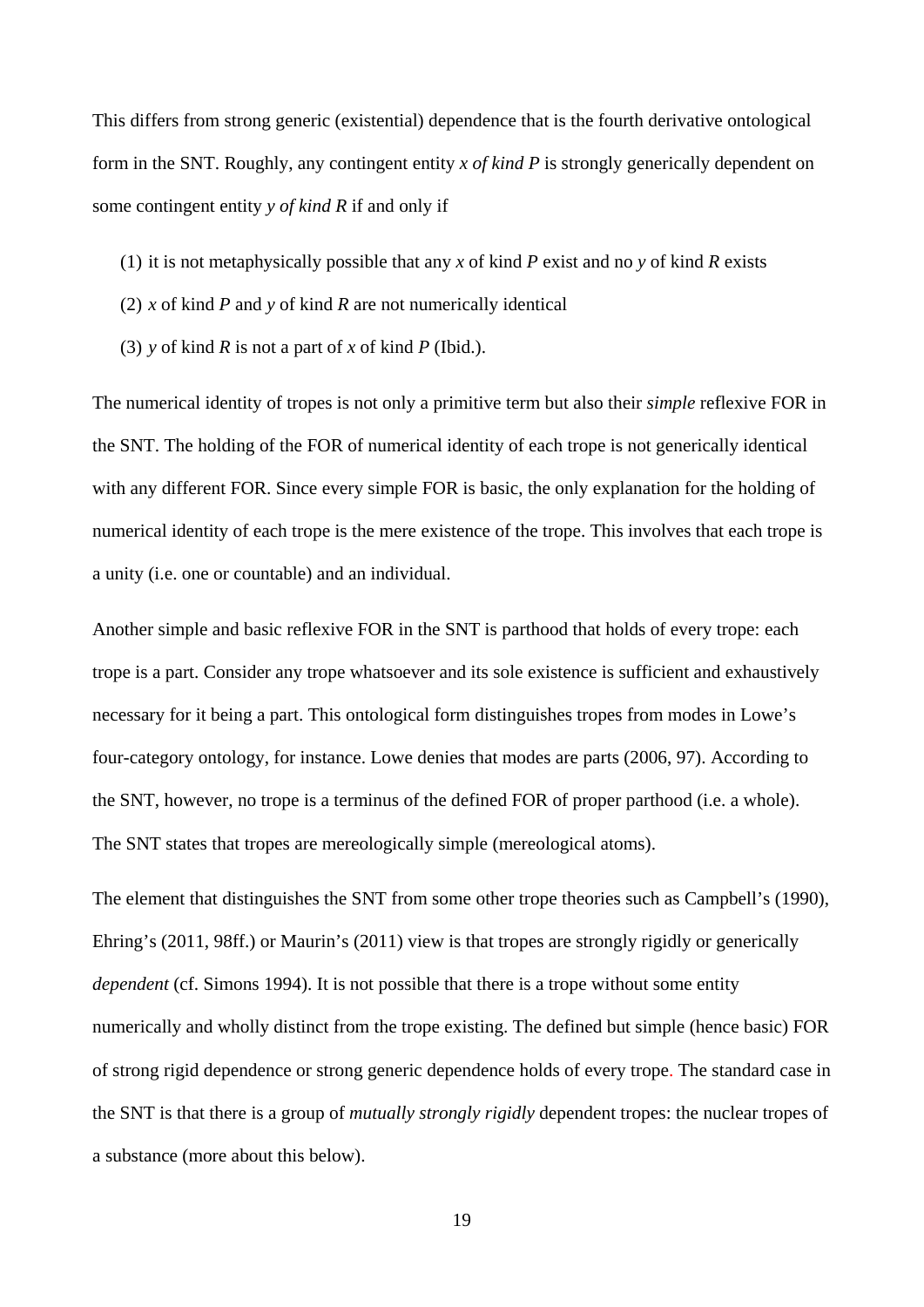In sum, according to the SNT the simple ontological forms of tropes are that they are strongly rigidly or generically dependent, individual entities (i.e. numerically identical unities) that are simple parts. As I argued above, for an entity to have a fundamental ontological form is for to be a relatum of a simple FOR in an order. Therefore the holding of each of these simple FORs is a fundamental ontological form of any trope. Their joint holding is generically identical with the *full fundamental* ontological form of any trope. Fundamentally, in formal ontological terms, tropes are strongly rigidly or generically dependent individual simple parts. This is their character-neutral relational way of existence, which will turn out to be a crucial result for responding to certain objections to trope theory in the next section.

# **4. Applying the Fundamental Ontological Form of Tropes**

From this already, one can see that the dichotomy between objects and properties is not at all the right way to understand what tropes fundamentally are in formal ontological terms in the SNT, or any trope theory, *contra*, what for example Garcia and Maurin say about tropes. For instance, if one follows Armstrong and understands his talk of tropes as junior substances meaning that tropes are more akin to objects than properties, one gets on the wrong track right from the start.

The formal ontological distinction between objects and properties presupposes some FOR holding between them. Objects are one relatum of this relation and properties the other relatum. In realist metaphysical theories about universals, this relation is instantiation, participation or exemplification, depending on the theory. In nominalist theories that are committed to the existence of properties, it is for instance class/set-membership, inherence, modification or characterization.

The SNT is among such theories but it gives a reductive metaphysical *analysis* of the relation of inherence: inherence consists of other relations such as parthood and strong rigid dependence (cf. Keinänen's paper in this collection and Fisher 2018). This is due to the point that the SNT, like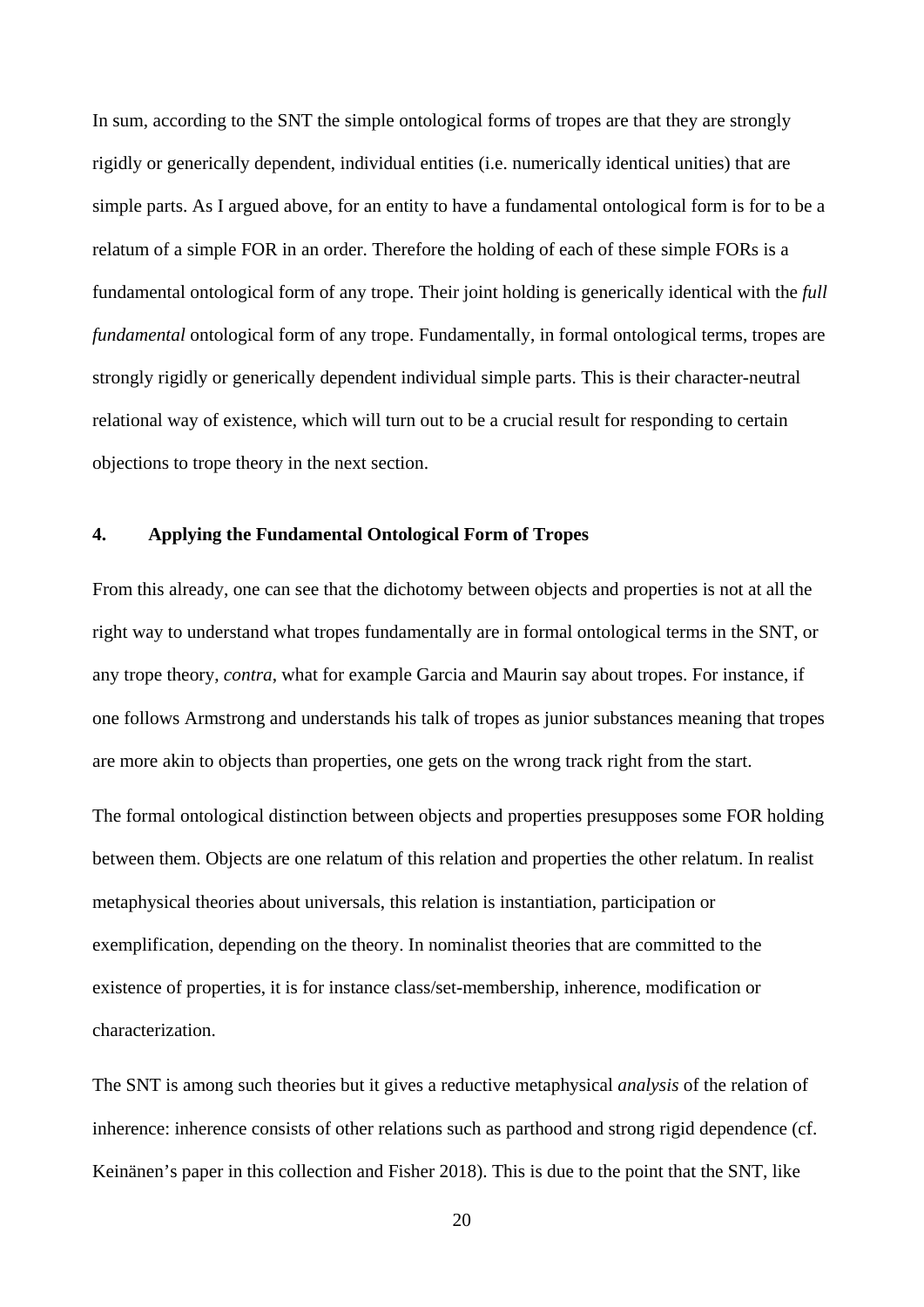any trope theory, such as Maurin's account (2011), is a *bundle-theory of objects*. For an entity to be an object is for it to be a terminus of inherence since for an entity to be an object is for it to be a bearer of properties. In the bundle-theories, objects are complex entities constructed by tropes (or, universals) and the holding of certain relations such as parthood and strong dependence or compresence (e.g. Campbell 1990, ch. 1; Maurin 2011; Fisher 2018). Therefore, not only objecthood but also inherence is in the *analysandum* in trope theories. So it would be viciously circular if inherence were one the relations in the *analysans*. Consequently, in trope theories the holding of the analyzing relations has to constitute the holding of inherence. Therefore, inherence is not a simple FOR in the SNT, or any trope theory, because it is incorrect to say that inherence is generically identical only with itself.

Hence, it is not stated in the SNT—as it ought not in any trope theory—that tropes are *formal ontologically fundamentally* properties or objects, or more akin to one than the other. One just cannot consider the fundamental ontological form of tropes in these terms when one considers trope theories. Rather, ontologically tropes are identified with thin natures and in the SNT, their full fundamental ontological form is to be a strongly rigidly or generically dependent individual simple part. The dichotomous question set-up of properties or objects or more akin to either of them is a non-starter from the point of view of the SNT – as it should be in any trope theory as a bundle account of objects.

In order to argue against trope theory, Garcia (2016, 2) has recently introduced a distinction between module and modifier tropes. In terms of my metatheory of formal ontology, this distinction is based on the fundamental FOR of self-inherence. Module tropes are fundamentally self-inhering, whereas modifier tropes are not:

"In this stronger sense [of module tropes], 'particularizing a property' involves ascribing objecthood to a property. Here, particularization involves converting a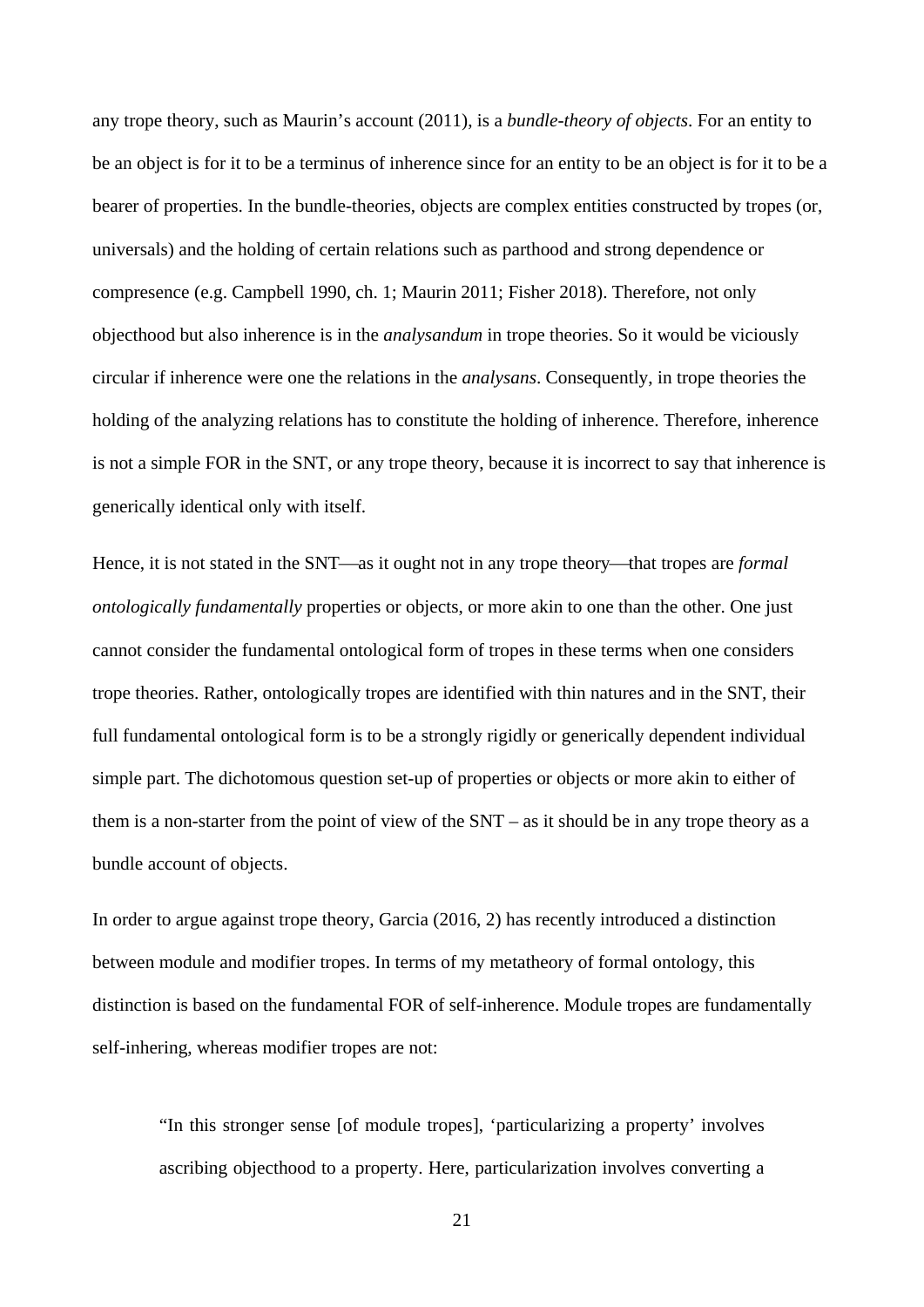shareable and singly characterizing property (an immanent [Armstrongian] universal) into a non-shareable and *thinly propertied object*: a module trope. So understood, the Slogan fixes on the concept of a module trope: a *primitively*, naturally, and thinly charactered *object*." (Ibid.; emphases added)

"Here, the Slogan fixes on the concept of *a modifier trope*: a non-shareable and *non-self-exemplifying* property." (Ibid.; cf. 2016, 5; 2015, 138, 144, 148; emphases added)

So take any F module trope and it just is F, but an F modifier trope is not F. Module tropes are fundamentally self-inhering thinly propertied objects while modifier tropes are not.

Garcia's distinction is also a non-starter in the SNT, or any trope theory. This distinction presupposes that inherence can be a simple FOR holding of tropes because self-inherence is presumed to be such a relation. However, I just argued above that as a trope theory, the SNT denies the formal ontological simplicity and hence fundamentality of inherence. Therefore Garcia's distinction between module and modifier tropes does not apply to the SNT, or any trope theory. Garcia's argument against trope theories that is based on this distinction does not hit the target at all (Garcia 2016; 2015; cf. Garcia 2014a, sec. 2).

In addition to properties or objects, another putative ontological form typically associated with tropes is that they are *particulars*, in contrast to universal thin natures. This is not correct about the ontological form of tropes in the SNT. Particularity is not among the ontological forms of tropes in it. Formal ontologically, particularity is not theoretically needed for anything: it does not do any theoretical work. There is no contrasting class here because as a nominalist theory the SNT is not committed to the existence of universals. It is only in discussions with the realists that we can inform them that tropes are the subjects but not the termini of the FOR of instantiation,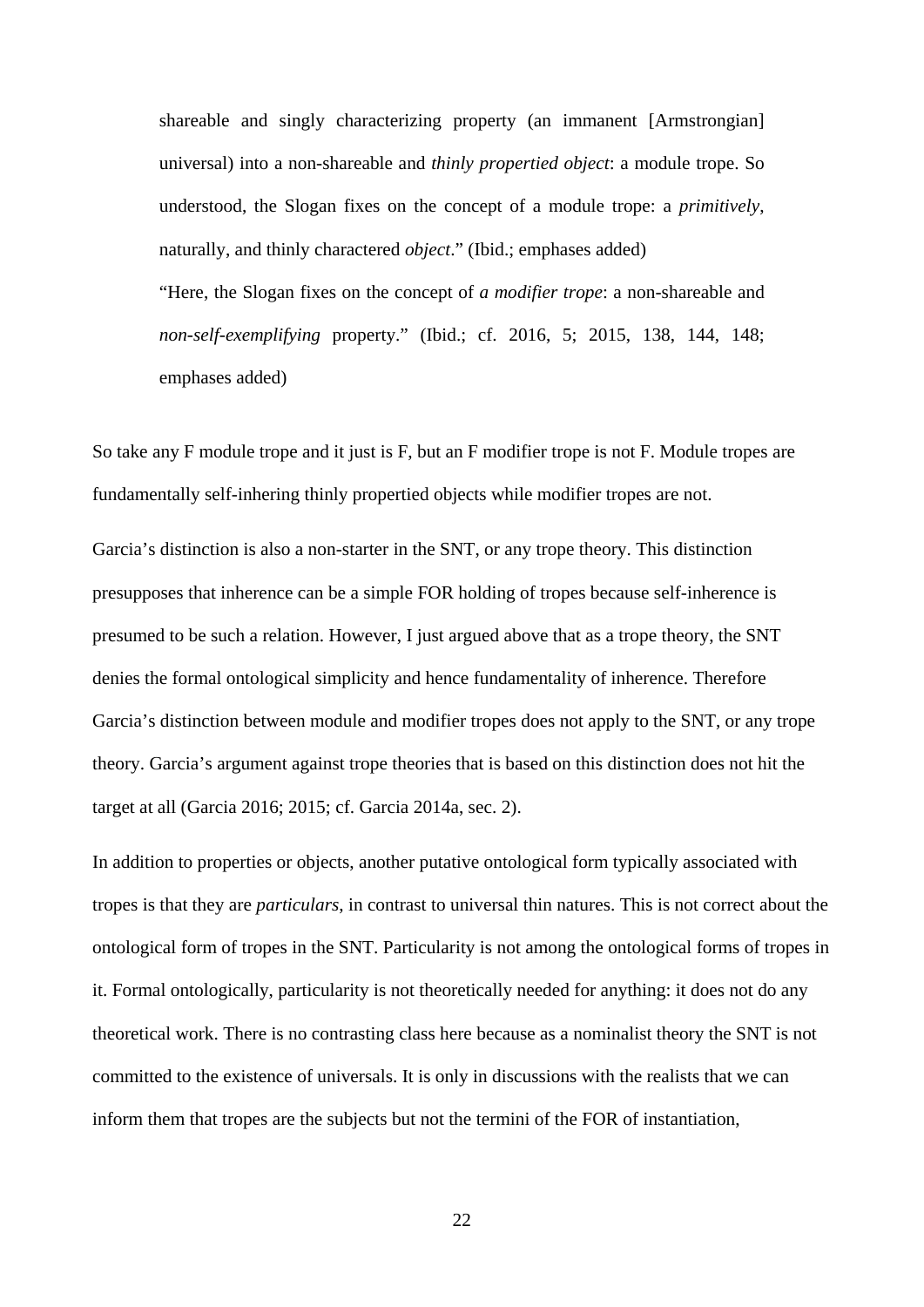participation or exemplification of the *realists*. However, the SNT cannot accommodate any of these FORs since each of them presupposes the existence of universals.

Someone might object here that it does not presuppose universals to say that tropes are particulars because they can be indiscernible and numerically distinct. The principle of the identity of indiscernibles does not hold true of tropes. Therefore even a nominalist can hold that tropes are particulars; Williams (1986) and Ehring (2011, 35), for instance, put particularity in this way.

My response to this possible objection is that my account of ontological form is not compatible with this characterization of the ontological form of particularity. *Being indiscernible from* (exactly resembling to many metaphysicians) is not a FOR since it is a character-dependent relation. The statement that *x* and *y* are indiscernible tells us, if true, something about the character of *x* and *y* even without further assumptions – namely that they are indiscernible and are of the same type or kind. Hence, when the formal ontological side of the SNT is put in terms of my metatheory of formal ontology, the SNT cannot accommodate Williams' and Ehring's characterization of particularity either. This does not mean, however, that it is false that the principle of the identity of indiscernibles does not hold true of tropes. On the contrary, the SNT is committed to the denial of this ontological principle although it is not considered a formal ontological principle in the SNT.

My metatheory also undermines any argument against tropes that is premised upon the holding of indiscernibility, exact resemblance/similarity, resemblance/similarity or their opposite *in respect of some ontological form*. For instance, one might claim that the nuclear tropes of a simple substance in the SNT are exactly resembling with respect to particularity or strong rigid dependence. Ehring (2011, 182) and Garcia (2014b, secs. II-IV) are examples of such arguments in the literature.

One of the premises of Ehring's argument is that there are tropes that are exactly or inexactly similar "with respect to their particularity" (2011, 182). Garcia's argument is based on the notion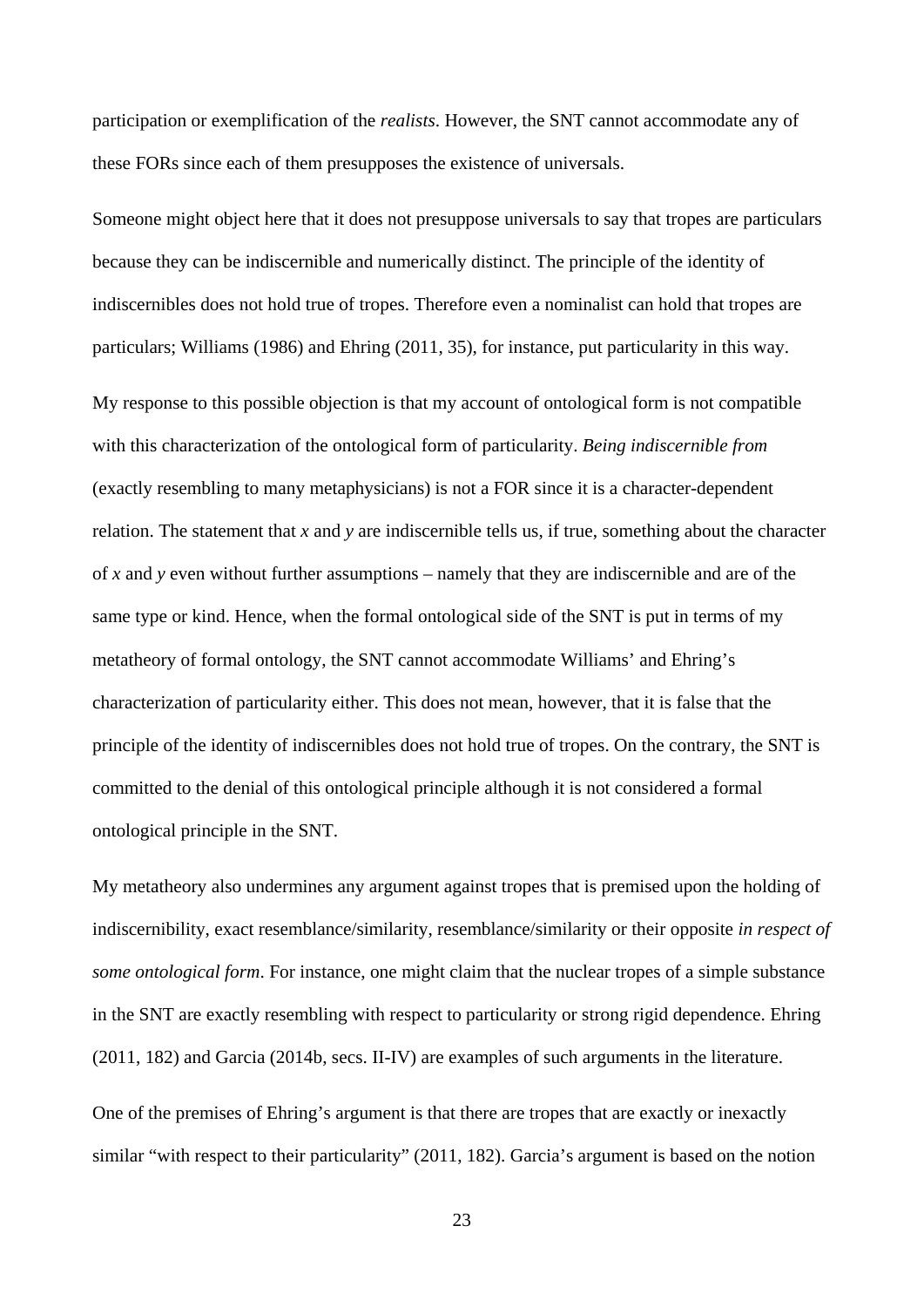of dependency profile: "A trope *t*'s dependency profile specifies all the distinct token and/or types of tropes on which *t* is (rigidly or generically) dependent." (2014b, 169) If the dependency profile of a trope were in its character, then the SNT would deny it. According to the SNT, tropes do not depend for their existence because of their character. So the charitable reading of Garcia is that in the SNT, the dependency profile of a trope has to consist of the FORs of strong rigid and generic dependence that this trope bears. Of the dependency profiles, Garcia maintains that they "admit of qualitative differences and similarities" and goes on to argue against the SNT with that claim (Ibid. 170 and secs. III & IV). Garcia's argument against the SNT is then premised upon the statement that the FORs of strong rigid and generic dependence can stand in the relations of similarity and difference.

Let us grant for Ehring for the sake of the argument that tropes have the ontological form of particularity although I could rebut his argument simply by saying that the SNT does not have to state that tropes are particulars. Proceeding with this assumption, I can respond to Ehring and Garcia that according to my metatheory, *no entity bears indiscernibility, exact resemblance/similarity, resemblance/similarity or their opposite in respect of any ontological form*. The reason for this is simple: these character-dependent relations can hold only among entities. However, ontological forms, that is, FORs are not entities in themselves; FORs are internal relations. Thus, ontological forms or FORs can stand in neither indiscernibility, exactly resemblance/similarity, resemblance/similarity nor their opposite. This undermines any argument that assumes such a standing – especially Ehring's and Garcia's lines of reasoning that take the putative ontological forms of particularity and strong rigid or generic dependence of tropes as their targets.

Ehring (2011, 179-80) has another argument against standard tropes that are simple entities identified with thin natures or characters: they are not simple, *pace* the SNT. This argument is similar to Herbert Hochberg's earlier line of reasoning (2004, 39; cf. Moreland 2001, 70-1;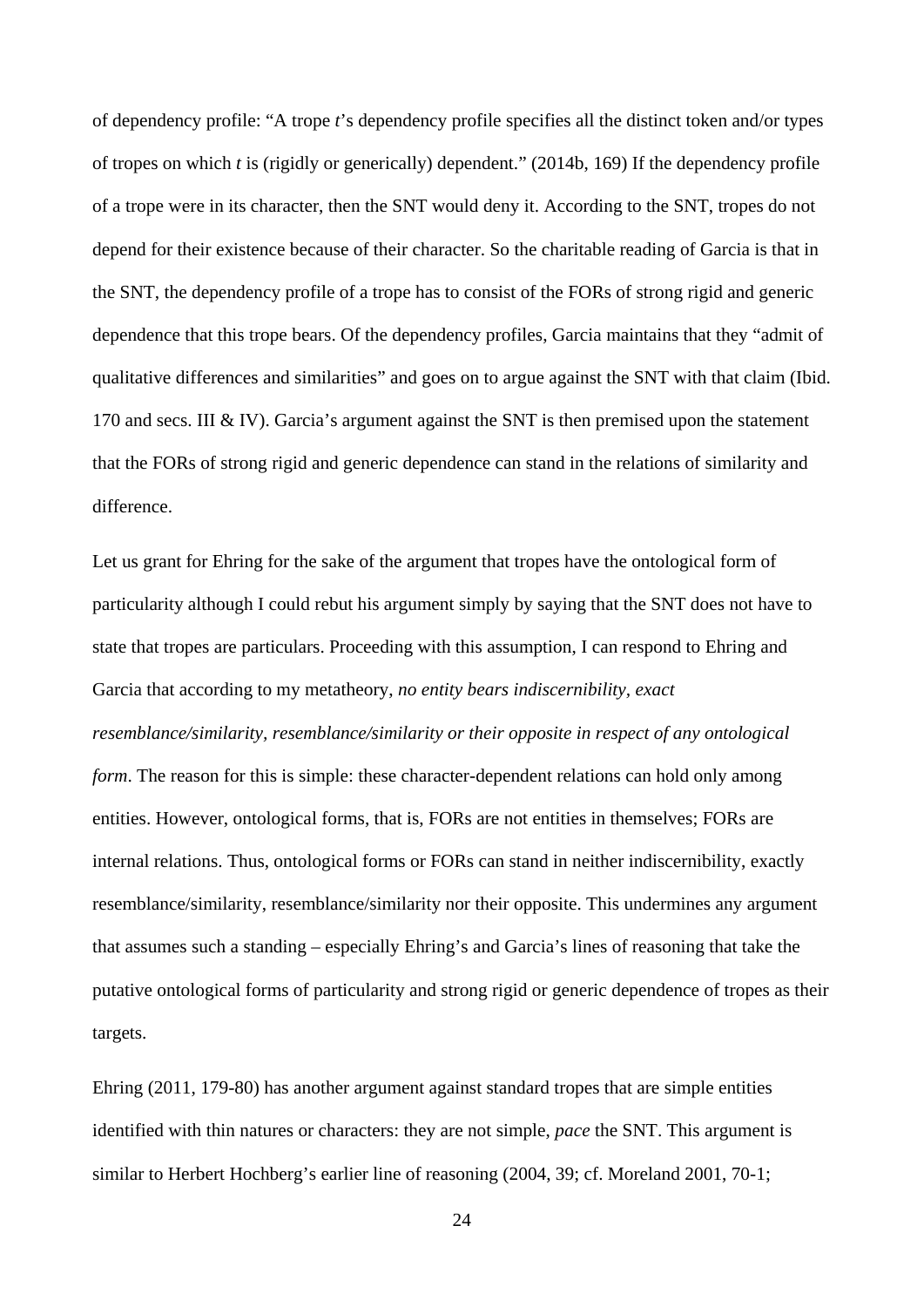Armstrong 2005, 310). A key premise in Ehring's argument is that "arbitrarily different internal relations" must have distinct relata. The holdings of arbitrarily different internal relations vary or are realized independently from each other. Exact resemblance and numerical distinctness among standard tropes are arbitrarily different internal relations. Thus, they have distinct relata and no individual trope can be both exactly similar, numerically distinct and simple. The simplicity of standard tropes is refuted. (Ehring 2011, 177-80)

Hochberg's (2004, 39) a key premise is that the internal relations of exact similarity and numerical distinctness *qua* logically independent basic propositions cannot have the same truthmakers. If it is logically possible that any basic proposition is true and another false (and *vice versa*), then these basic propositions are logically independent.

My metatheory supplies the SNT with resources to answer these arguments (cf. Hakkarainen  $\&$ Keinänen 2017). The SNT can deny both Ehring's and Hochberg's key premises and therefore refute their arguments against simple tropes. Exact resemblance is a character-dependent internal relation, whereas numerical distinctness is a character-neutral internal relation, that is, a FOR. Yet their holdings can have numerically identical grounds. Let us assume that there are two numerically distinct exactly resembling tropes. As I argued above, the ground of their numerical distinctness is nothing but their existence. Ontologically each of these two tropes is identified with a character. So there holds no numerical distinctness between their existence and character; they are entities identified with the character that they are. Now, these two tropes exactly resemble because of the characters they are. Thus, the grounds of these tropes being numerically distinct and exactly resembling are not numerically distinct. These two internal relations do not have to have numerically distinct relata or truthmakers *qua* propositions.

Nonetheless, numerical distinctness and exact resemblance among tropes in general can be arbitrarily different internal relations or their propositions logically independent. Let us consider the former first. The holding of any exact resemblance depends on the character of its relata. By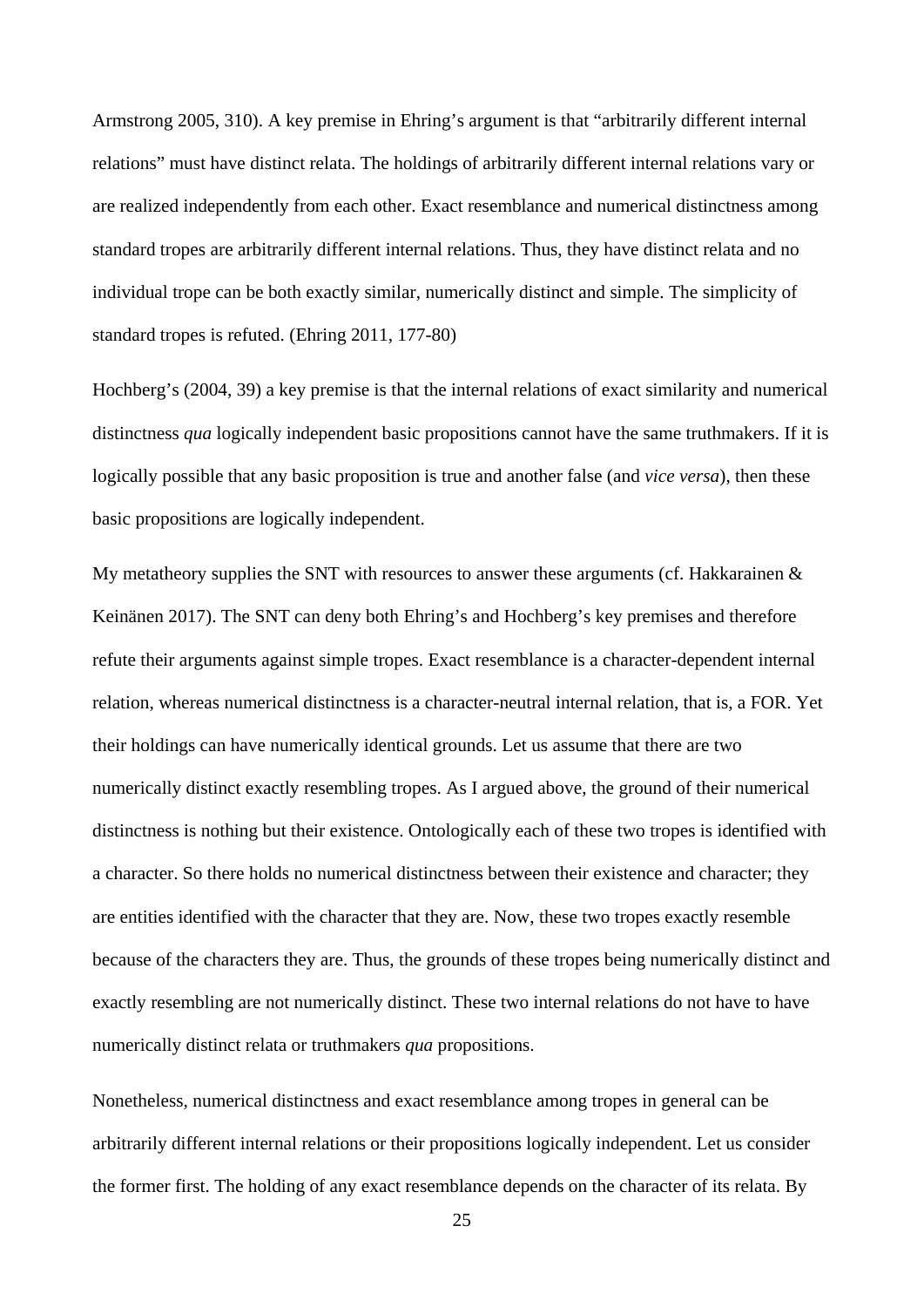contrast, the holding of the FOR of numerical distinctness between tropes in general does not depend on the characters that the tropes are. So tropes may or may not be numerically distinct independent from the characters they are. Tropes of exactly similar or different character can be numerically distinct. The holdings of numerical distinctness and exact resemblance can vary or be realized independently from one another, which is a sufficient condition for them being arbitrarily different. Furthermore, this independence of variation and realization may also be construed as *logical* in nature. Thus, numerical distinctness and exact resemblance among simple tropes are also logically independent as propositions. Hence, they are both logically independent *qua* basic propositions and arbitrarily different internal relations. As was seen just above, these logically independent basic propositions do not have to have distinct truthmakers or arbitrarily different internal relations distinct relata. Thus, the SNT denies Ehring's and Hochberg's key premises and hence refutes their arguments.

# **5. Of the Non-Fundamental Ontological Form of Tropes**

According to the SNT, tropes have also *derived* ontological forms. Let us take two examples although the main topic of this paper is not the non-fundamental ontological forms of tropes. In the SNT, every trope is necessarily a *proper part* of a substance: there are no "free-floating tropes". To expound the constitution of the relation of proper parthood between tropes and substances, let us first facilitate the presentation and take the example of an arbitrary minimal substance in the SNT. Such a substance is a simple substance since it does not have parts that are substances; it has only two trope parts, say, a rest mass trope and a charge trope. It is a minimal substance. Let us also assume that the two tropes are mutually strongly rigidly dependent: neither of them can exist without the other. They are the only tropes and nuclear tropes of the minimal substance. Consequently, also their plurality has to exist given the contingent existence of one of them.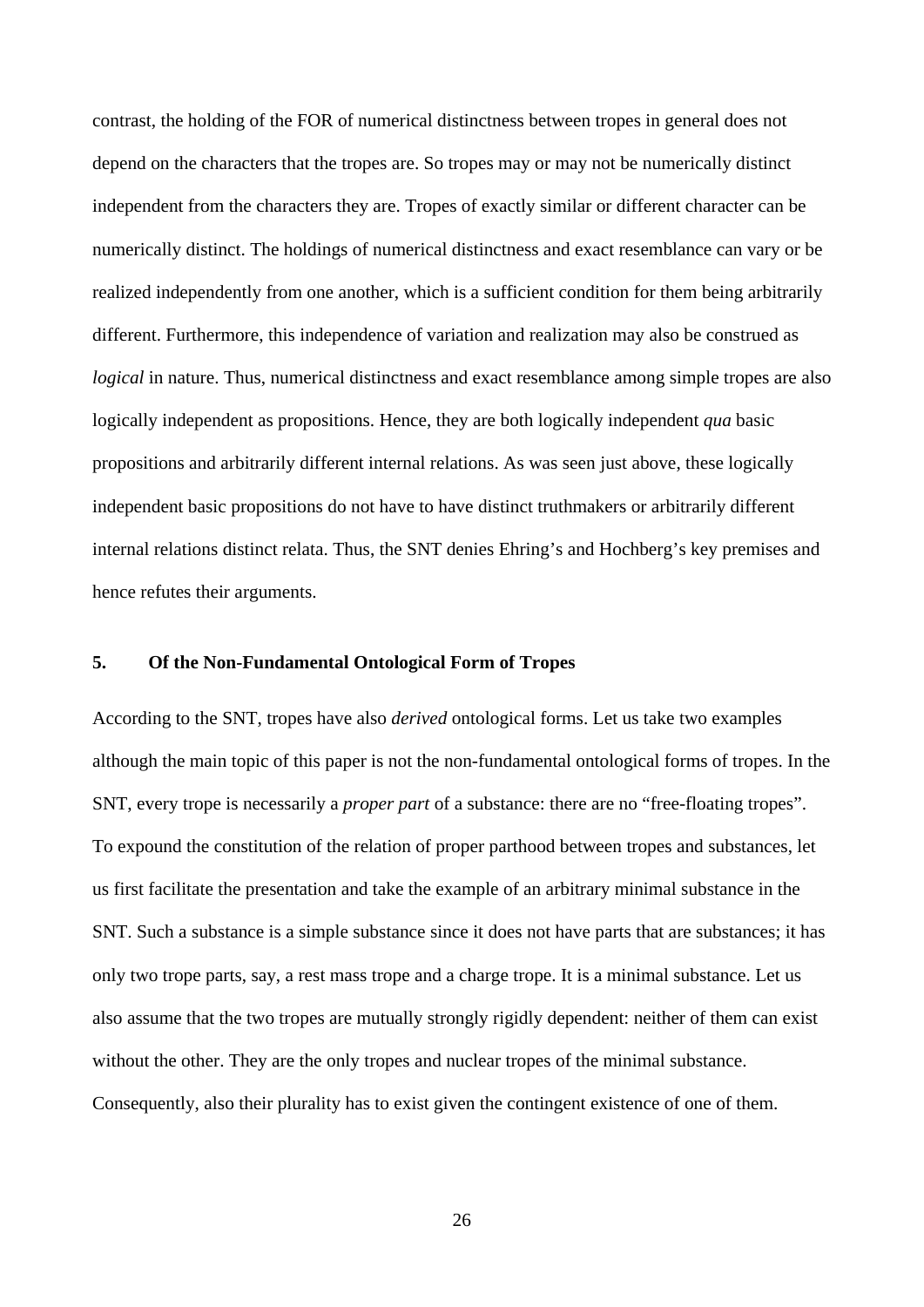By the Conditioning Principle adapted from Simons (1987, 322), the plurality of these two tropes is not existentially dependent on any other entity than the rest mass trope and the charge trope. This principle states that necessarily, if plurality  $x$  is such that every dependent entity of it (its element) has all the entities on which the entity depends also in  $x$ , then  $x$  is not dependent on anything else than its elements. In other words, the elements of *x* satisfy its "existential needs". Thus, the plurality of the two tropes is a strongly rigidly *in*dependent entity: it does not depend for its existence on any entity that is wholly distinct from it, that is, that does not share parts with it. The plurality depends for its existence only on the rest mass trope and the charge trope. Since the definition of strong rigid dependence rules out dependence on parts, the plurality satisfies the condition of being a substance in the SNT: it is a strongly rigidly independent entity. Hence, the consequence is that here we have actually an individual.

Regarding the relation of proper parthood holding between the arbitrary minimal substance and its two mutually rigidly dependent trope parts, the upshot is that the *holding* of this relation from one of the tropes to the substance requires the existence of the other trope. This result generalizes in the SNT. Thus, proper parthood from any trope to a simple substance is a *derived* FOR (note that it is standard to consider proper parthood dyadic).

It follows that this FOR of proper parthood between a trope and a simple substance is neither a simple nor a fundamental ontological form of any trope in the SNT, in contrast to the parthood reflexively holding of tropes. Since the trope is an arbitrary trope in the SNT, no trope is *fundamentally* a proper part of a substance. Proper parthood between them is a neither simple nor basic FOR.<sup>[11](#page-26-0)</sup>

Connected to this, recall that Armstrong claims that tropes are junior substances. If this involves that tropes have the ontological form of independence, it is not correct in the SNT either. Tropes

<span id="page-26-0"></span> $11$  This also means that being a substance is not a fundamental ontological form in the SNT.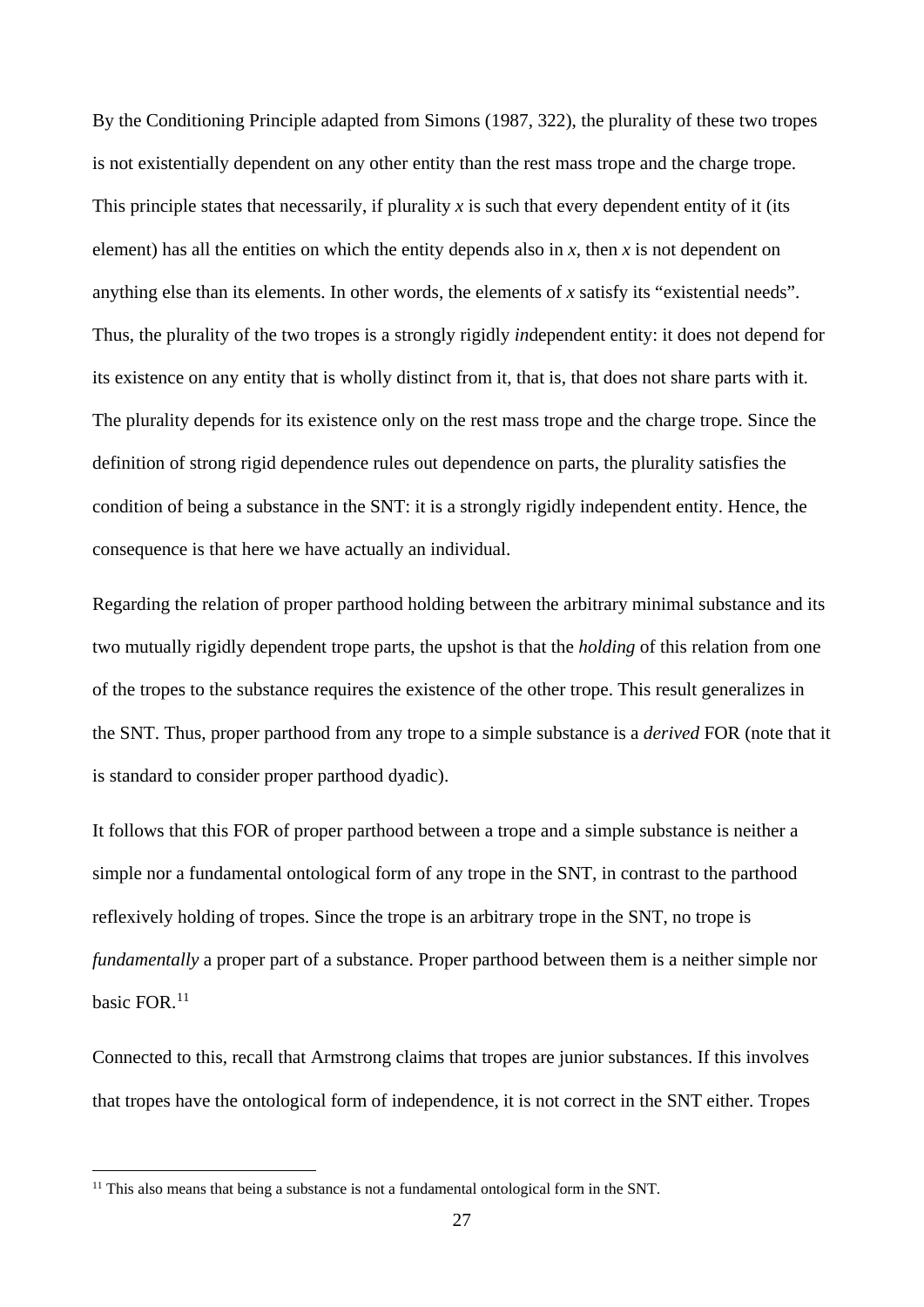are strongly rigidly or generically *dependent* entities, whereas even simple substances are strongly rigidly *in*dependent entities.

*Concreteness* is another derived ontological form of each trope. According to the SNT, every trope is located in space-time. This entails that no trope is abstract, that is, an entity not having even a temporal location. Assuming that concreteness is an ontological form, some FOR has to hold between each trope and space-time. What this FOR is depends on the theory of space-time.<sup>[12](#page-27-0)</sup> Yet it must be a *derived* FOR because the mere existence of an arbitrary trope and space-time is not exhaustively necessary for its holding (it may be sufficient though). At least the existence of a relational trope or space-time point is required. Hence, the ontological form of tropes being concrete is derived.

The derived status of concreteness and the proper parthood of a substance does not mean, however, that no trope is *necessarily* concrete and a proper part of a substance. On the opposite, the SNT states that every trope is necessarily a proper part of some simple substance. Let us take nuclear tropes as an example (bracketing the limiting case of singular nuclear tropes). Necessarily, if there is an arbitrary nuclear trope, then there is another trope or there are other tropes and these tropes are strongly rigidly dependent on each other. By the Conditioning Principle, it follows that the arbitrary trope is also necessarily a proper part of a simple substance. Equally, necessarily for any arbitrary trope, the trope exists at a spatio-temporal location. Proper parthood between an arbitrary nuclear trope and a simple substance and the concreteness of every trope are derived *proto* FORs in the SNT. It is necessary to any trope that it is a relatum of these two FORs.

<span id="page-27-0"></span><sup>&</sup>lt;sup>12</sup> The SNT does not involve any commitment to a specific theory of space-time.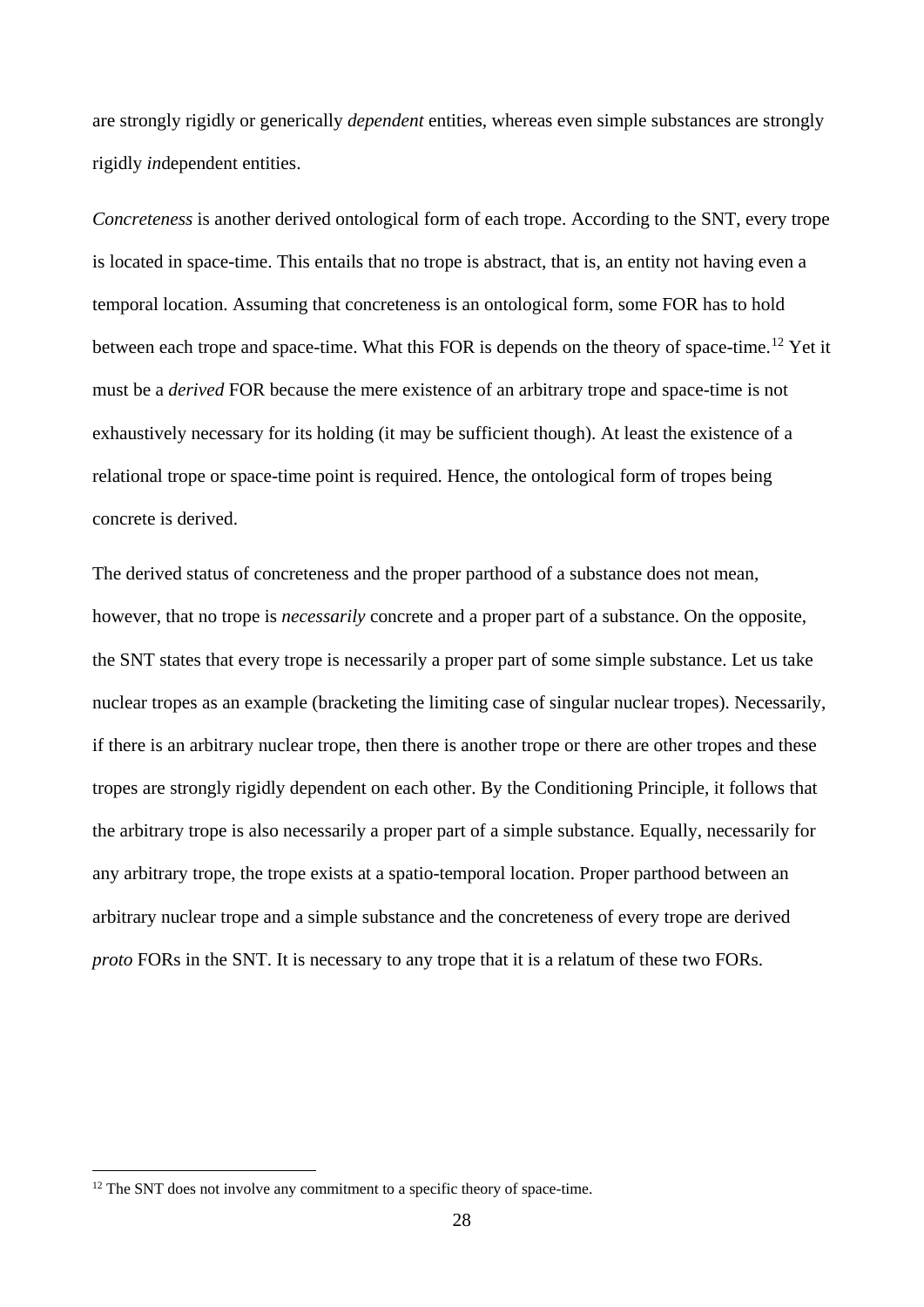## **6. Conclusion**

I have argued that according to the Strong Nuclear Theory, the full fundamental ontological form of every trope is to be a strongly rigidly or generically dependent individual entity that is a simple part. In these formal ontological terms, each trope is non-fundamentally but necessarily a proper part of a simple substance and concrete. The proper parthood and concreteness of every trope is one of its derived ontological forms. Ontologically, the SNT identifies each trope with a thin character. It is also rather an ontological than formal ontological feature of each trope in the SNT that the principle of the identity of indiscernibles does not hold true of it.

This summarizes the way in which I put the SNT in terms of my metatheory of formal ontology and its difference from ontology. Ontology studies existence question such are whether there are properties from the unique point of view provided by formal ontology. The core subject matter of formal ontology is ontological form, of which I have a relational account. My account employs the notion of generic identity, which is a form of generalized identity distinguished from the familiar numerical or objectual identity.

In terms of generic identity, for an entity to have an ontological form is for it to be a relatum of a formal ontological relation or relations jointly, that is, character-neutral internal relation or relations jointly in an order. Internal relations actually hold of their relata although they are not entities numerically distinct from the relata. The holding of internal relations can be in principle asserted by relational statements. The statements about character-neutral internal relations do not say anything about the character of the relata of the relations without further assumptions (*contra* character-dependent internal relations). The character of an entity is what the entity is like. In addition to entities themselves, their possible characters belong to the extension of the concept of existence or being, which I assume to be interchangeable univocal concepts.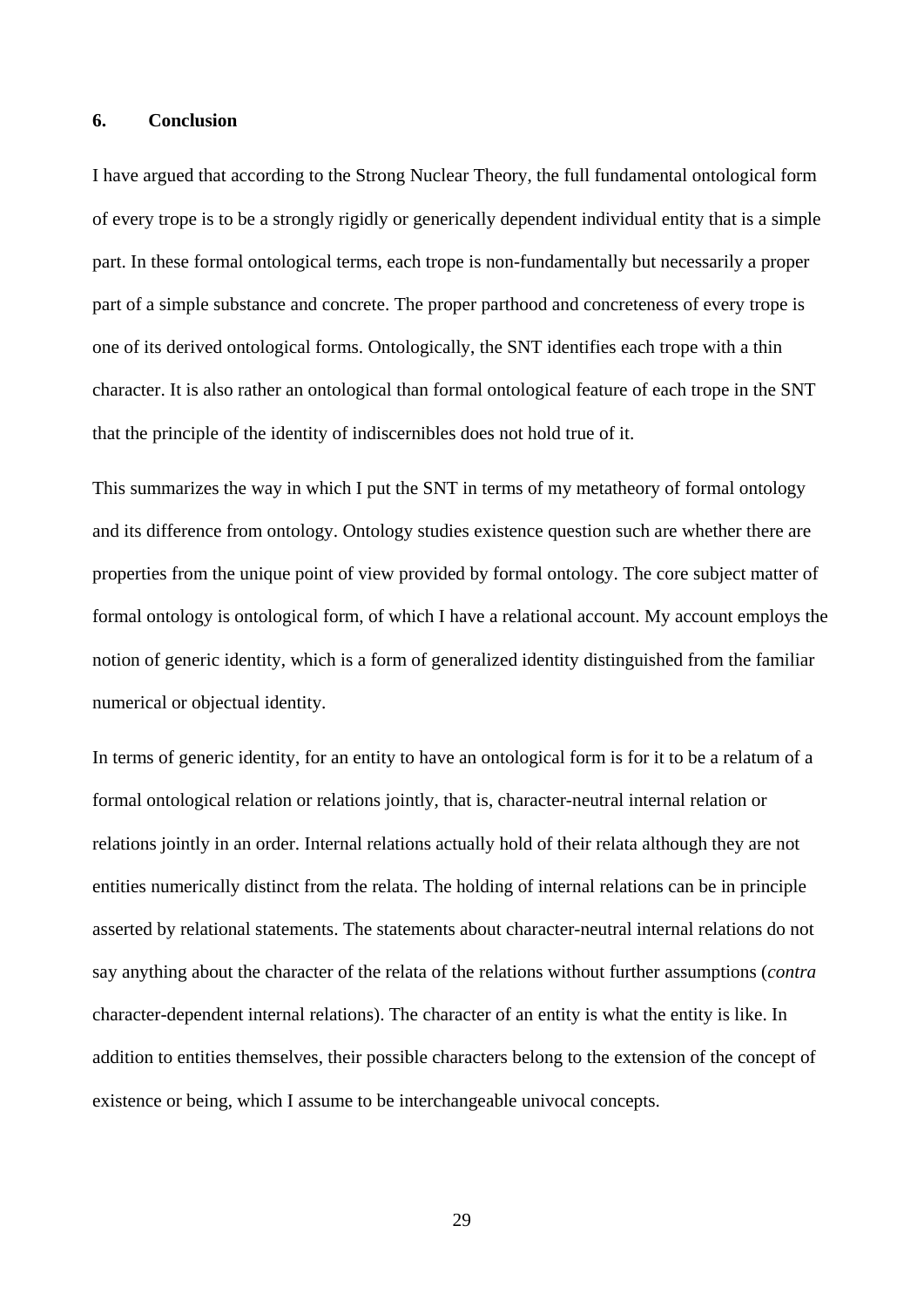In the fourth section, I showed that putting the SNT in terms of my metatheory is fecund because it gives resources to answer the arguments against tropes advanced by Douglas Ehring, Robert K. Garcia and Herbert Hochberg. These arguments do not distinguish the formal ontology of tropes from their ontology. Their argumentative gap lies in overlooking this distinction.

I distinguish fundamental ontological form from the non-fundamental by the distinction between simple and derived formal ontological relations that builds upon a tripartite distinction among proto, derived and basic internal relations. For an entity to have a fundamental ontological form is for it to be a relatum of a simple formal ontological relation in an order. Every simple formal ontological relation is basic. The mere existence of the relata of a simple formal ontological relation is jointly sufficient and exhaustively necessary for the holding of the relation. It is also simple because the holding of such a relation is generically identical only with itself. So the holding of a simple formal ontological relation is not constituted in the sense of generic identity.

By contrast, for an entity to have a non-fundamental ontological form is for it to be a relatum of a derived formal ontological relation in an order. The holding of a derived formal ontological relation is, roughly, generically identical with generically different formal ontological relations that jointly hold of entities some of which are numerically distinct from the relata of the derived formal ontological relation.

Applying my metatheory to the SNT and trope theories establishes that the typical dichotomous set-up of asking whether tropes are rather properties than objects is a non-starter in the SNT. The same is correct of the talk about tropes as particular properties or particularized properties when one understands this talk as concerning the fundamental ontological form of tropes. First, the SNT does not need particularity theoretically for anything. Secondly, being a property, object or something more akin to either presupposes the relation of inherence that is not a fundamental formal ontological relation in the SNT, or any trope theory as a bundle theory of objects.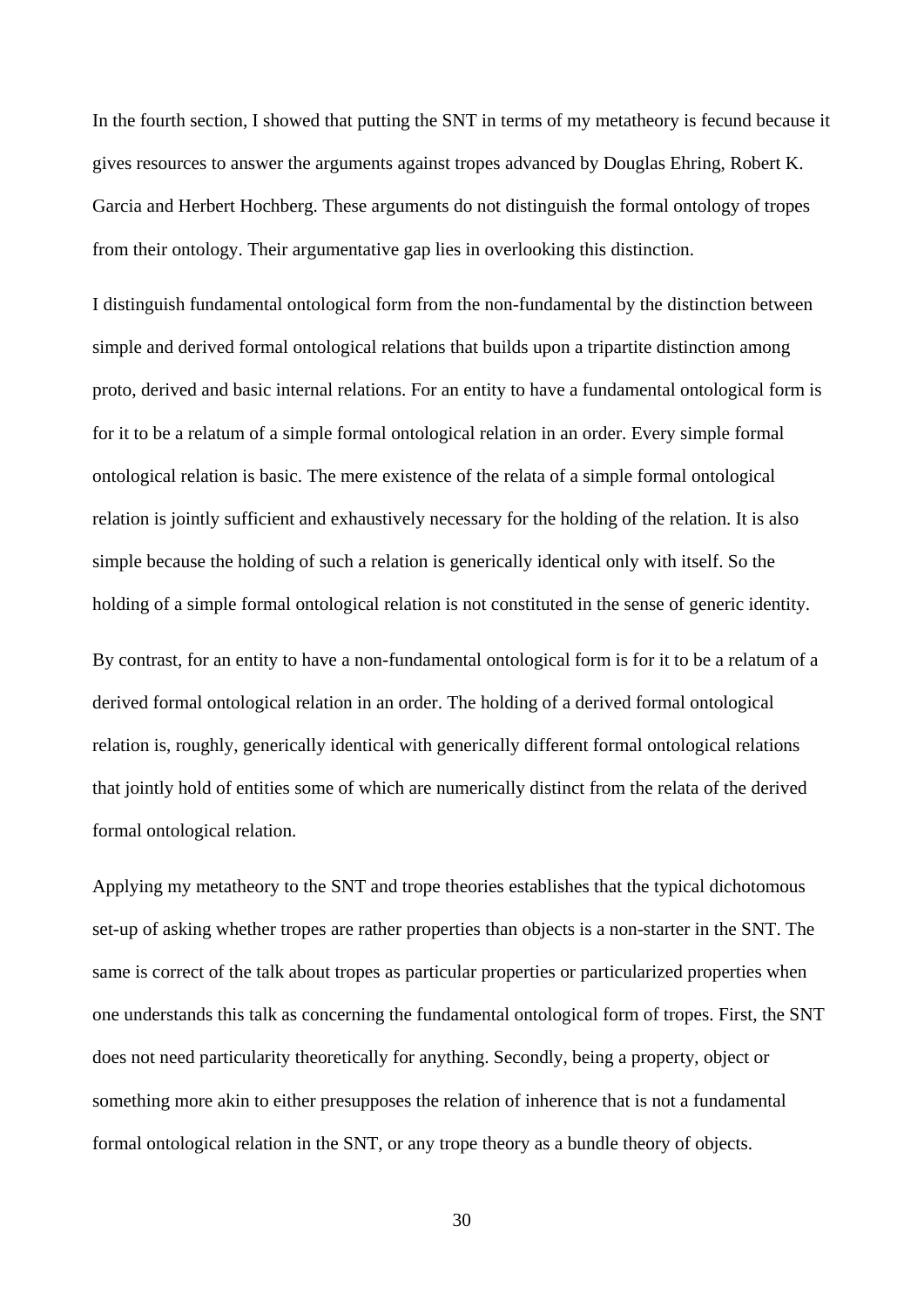### **Bibliography**

Allen, Sophie R. (2016), *A Critical Introduction to Properties*, Bloomsbury, London.

Armstrong, D. M. (1989), *Universals*, Westview Press, Boulder.

Armstrong, D.M. (2005), "Four Disputes About Properties", *Synthese*, 144, pp. 309–320.

Campbell, K. (1990), *Abstract Particulars*, Blackwell, Oxford.

Correia, F. (2017), "Real Definitions", *Philosophical Issues* 27, pp. 52–73.

Correia, F. & A. Skiles. (2017), "Grounding, Essence, And Identity", *Philosophy and Phenomenological Research*: doi: 10.1111/phpr.12468.

Divers, J. (2002), *Possible Worlds*, Routledge, London.

Dorr, C. (2016), "To Be F is To Be G", *Philosophical Perspectives* 30, pp. 39–134.

Edwards, D. (2014), *Properties*, Polity Press, Cambridge.

Effingham, N.; Beebee, H. & Goff, P (2010), *Metaphysics: The Key Concepts*, Routledge.

Ehring, D. (2011), *Tropes: Properties, Objects, and Mental Causation*, Oxford University Press, Oxford.

Fisher, A. R. J. (2018), "Instantiation in Trope Theory", *American Philosophical Quarterly* 55, pp. 153-164.

Garcia, R. (2014a), "Bundle Theory's Black Box: Gap Challenges for the Bundle Theory of Substance", *Philosophia* 42, pp. 115–126.

Garcia, R. (2014b), "Tropes and Dependency Profiles: Problems for the Nuclear Theory of Substance", *American Philosophical Quarterly* 51, pp. 167–76.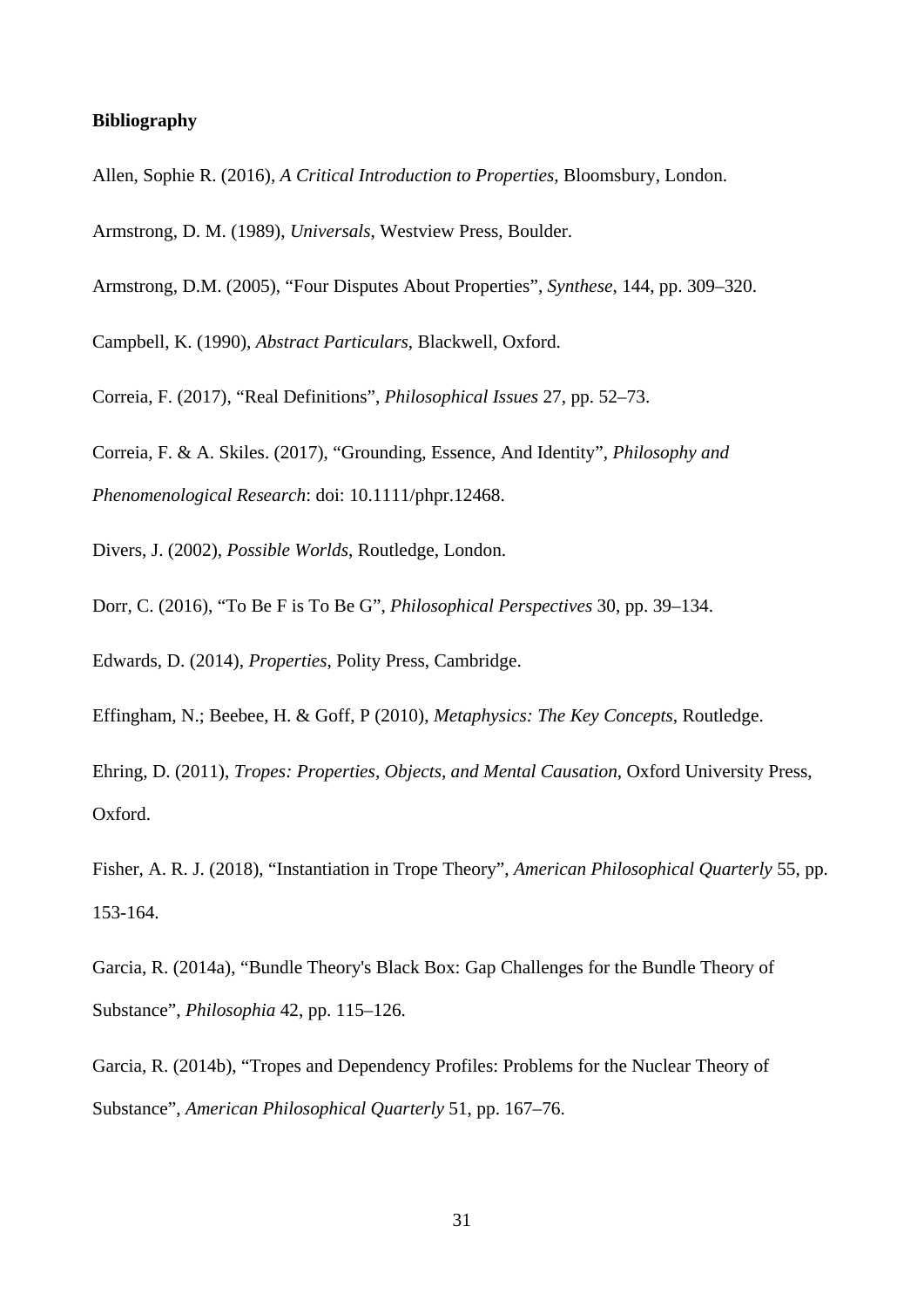Garcia, R. (2015), "Is Trope Theory a Divided House?", in Galluzzo, G. & Loux, M. (eds.), *The Problem of Universals in Contemporary Philosophy*, Cambridge University Press, Cambridge, pp. 133–155.

Garcia, R. (2016), "Tropes as Character-Grounders", *Australasian Journal of Philosophy* 94, pp. 499–515.

Hakkarainen, J. & Keinänen, M. (2016): "Bradley's *Reductio* of Relations and Formal Ontological Relations". in Laiho, H. & A. Repo (eds.), *DE NATURA RERUM - Scripta in honorem professoris Olli Koistinen sexagesimum*. *Reports from the Department of Philosophy Vol. 38*. Turku: University of Turku, 246-261.

Hakkarainen, J. & Keinänen, M. (2018): "The Ontological Form of Tropes – Refuting Douglas Ehring's Main Argument against Standard Trope Nominalism". *Philosophia*, 45 (2): 647-658.

Hakkarainen, J., Keinänen, M. & Keskinen, A. (2018): "Taxonomy of Relations". in Bertini, D. & D. Migliorini, (eds.), *Relations. Ontology and Philosophy of Religion*. Verona: Mimesis International, 93–108.

Hochberg, H. (2004), "Relations, Properties and Predicates", in H. Hochberg and K. Mulligan (eds.), *Relations and Predicates*, Ontos Verlag, Heusenstamm, pp. 17–53.

Keinänen, M. (2011), "Tropes—The Basic Constituents of Powerful Particulars?", *dialectica* 65, pp. 419–450.

Keinänen, M. & Hakkarainen, J. (2010), "Persistence of Simple Substances". *Metaphysica* 11 (2): 119-135.

Keinänen, M. & Hakkarainen, J. (2014), "The Problem of Trope Individuation". *Erkenntnis* 79 (1): 65-79.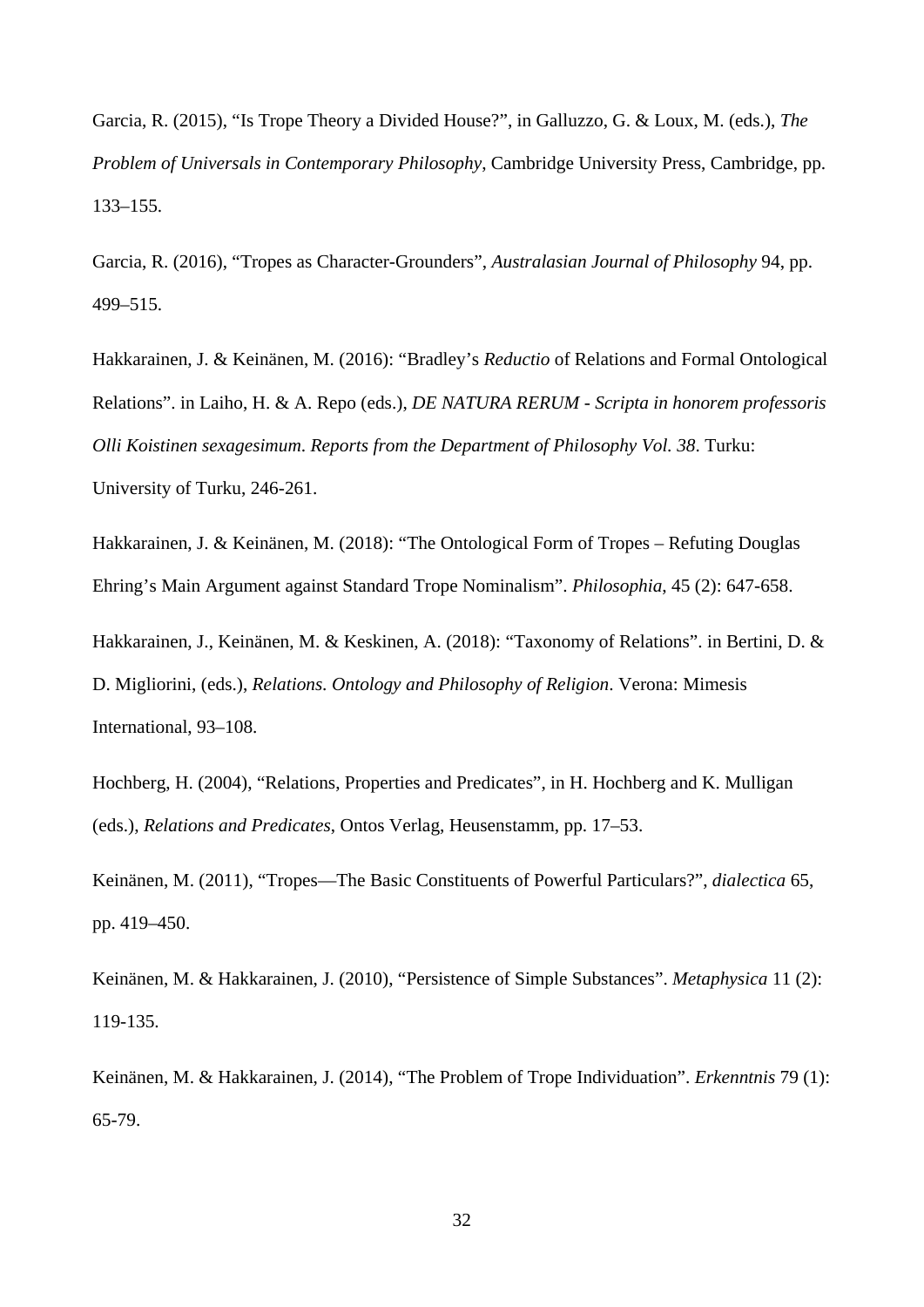Keinänen, M., Keskinen, A & Hakkarainen, J. (2017), "Quantity Tropes and Internal Relations". *Erkenntnis*: doi.org/10.1007/s10670-017-9969-0.

Linnebo, Ø. (2014), "'Just is'-Statements as Generalized Identities" *Inquiry* 57, pp. 466–482.

Lowe, E. J. (1998), *The Possibility of Metaphysics*, Oxford University Press, Oxford.

Lowe, E. J. (2006), *The Four-Category Ontology: A Metaphysical Foundation for Natural Science*, Clarendon Press.

Lowe E. J. (2012), "A Neo-Aristotelian Substance Ontology", in T. E. Tahko (ed.), *Contemporary Aristotelian Metaphysics*, Cambridge University Press, Cambridge.

Maurin, A.-S. (2011), "An Argument for the Existence of Tropes", *Erkenntnis* 74, pp. 69–79.

Maurin, A.-S. (2018), "Tropes", in E. N. Zalta (ed.), *The Stanford Encyclopedia of* 

*Philosophy* (Summer 2018 Edition), URL =

<https://plato.stanford.edu/archives/sum2018/entries/tropes/>, retrieved September 12, 2018.

Moreland, J. P. (2001), *Universals*, McGill-Queen's University Press.

Mulligan, K. (1998), "Relations: Through Thick and Thin", *Erkenntnis* 48, pp. 325–353.

Rayo, A. (2013), *The Construction of Logical Space*, Oxford University Press, Oxford.

Simons, P. (1994), "Particulars in Particular Clothing: Three Trope Theories of

Substance", *Philosophy and Phenomenological Research* 54, pp. 553–575.

Simons, P. (1987), *Parts: A Study in Ontology*, Oxford University Press.

Smith, B. (1978), "An Essay in Formal Ontology", *Grazer Philosophische Studien* 6, pp. 39–62.

Smith, B. (1981), "Logic, Form and Matter", *Aristotelian Society Supplementary Volume* 55, pp. 47–74.